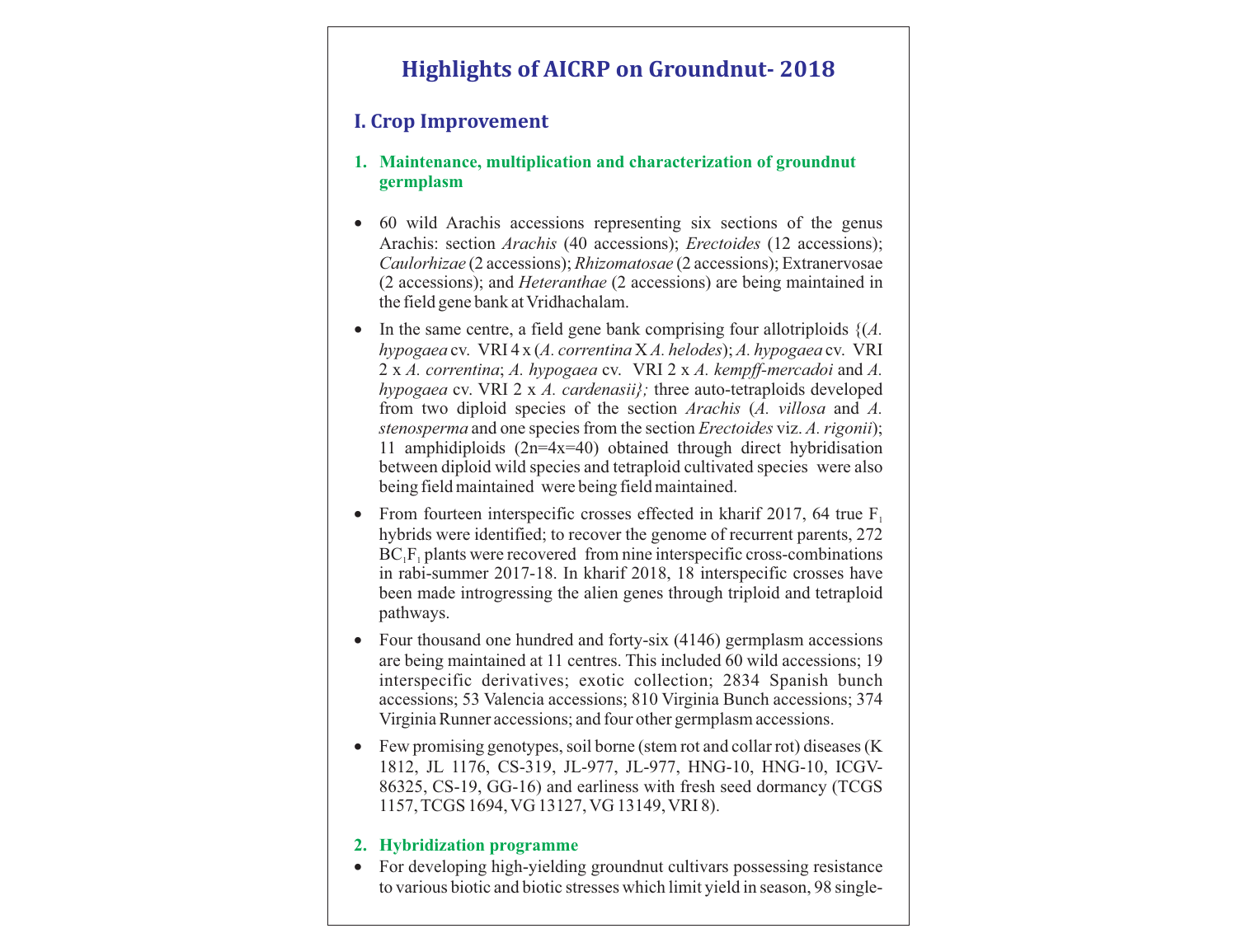crosses during rabi-summer and 189 in crosses in *kharif* 2018 were made different AICRP-G centers

- · During *rabi*-summer progenies of 362 crosses were advanced to their respective next filial generation from which a very large number (10646) of selections were made
- During *rabi*-summer, progenies of 312 crosses were advanced to their respective next filial generation and in *kharif* season; progenies of 1513 crosses were advanced to their respective next filial generation from which very large number of objective specific selections was made. Of the total crosses, which were advanced to different filial generations, in rabi-summer, 136 crosses were in early generations  $(F - F_3)$  and in kharif progenies of 1154 crosses were in early generations  $(F - F<sub>a</sub>)$  and the rest were in advanced generations  $(F_5$  onwards).

#### **3. Varietal evaluation at multi-location**

- · A three tier system of evaluation of groundnut entries under the nomenclature of Initial Varietal Trial, Stage I (**IVT I**); Initial Varietal Trial, Stage II (**IVT II**) and Advanced Varietal Trial (**AVT**) was adopted and the trials were allotted to 25 centers located in five agro-ecological zones of groundnut both in kharif and rabi-summer
- · During *kharif*, 16 entries of Spanish Bunch; 10 entries of Virginia in IVT-I; 19 SB entries, 12 genotypes of Virginia and 6 large seeded genotypes in IVT-II were tested across the five zones with appropriate checks. Entries of IVT-I will be evaluated for one more year in IVT-II.
- In IVT-II, during kharif, the genotype Dh 257 (Proposed by UAS, Dharwad) promoted to AVT in Zone II (Gujarat and southern Rajasthan) with a high pod (3161 kg/ha) and kernel (2304 kg/ha) yield (10% higher over the best check, GG 7) and K 1812 with high pod (3385 kg/ha) and kernel (2346 kg/ha) yield (13% higher kernel yield) over the best check, R 2001-2 was promoted to AVT in Zone V (Tamil Nadu, Andhra Pradesh, Karnataka).
- · At LSVT (Large Seeded Varietal Trial) out of seven test genotypes, two genotypes viz. **K 1574** (2825 kg/ha of pod and 1994 kg/ha of kernel yield) followed by **ICGV 06189** (2768kg/ha of pod and 1960 kg/ha of kernel yield) respectively. Both these genotypes recorded 10% higher kernel yield over the best check BAU 13 and hence promoted to ALSVT.
- · In kharif 2018, at AVT, the genotype **Dh 256** was found superior over the best check R 2001-2 in Zone V (Tamil Nadu, Andhra Pradesh, Karnataka). Across different stages of testing from 2016 to 2018, the genotype, **Dh 256** (Proposed by UAS Dharwad), recorded a high pod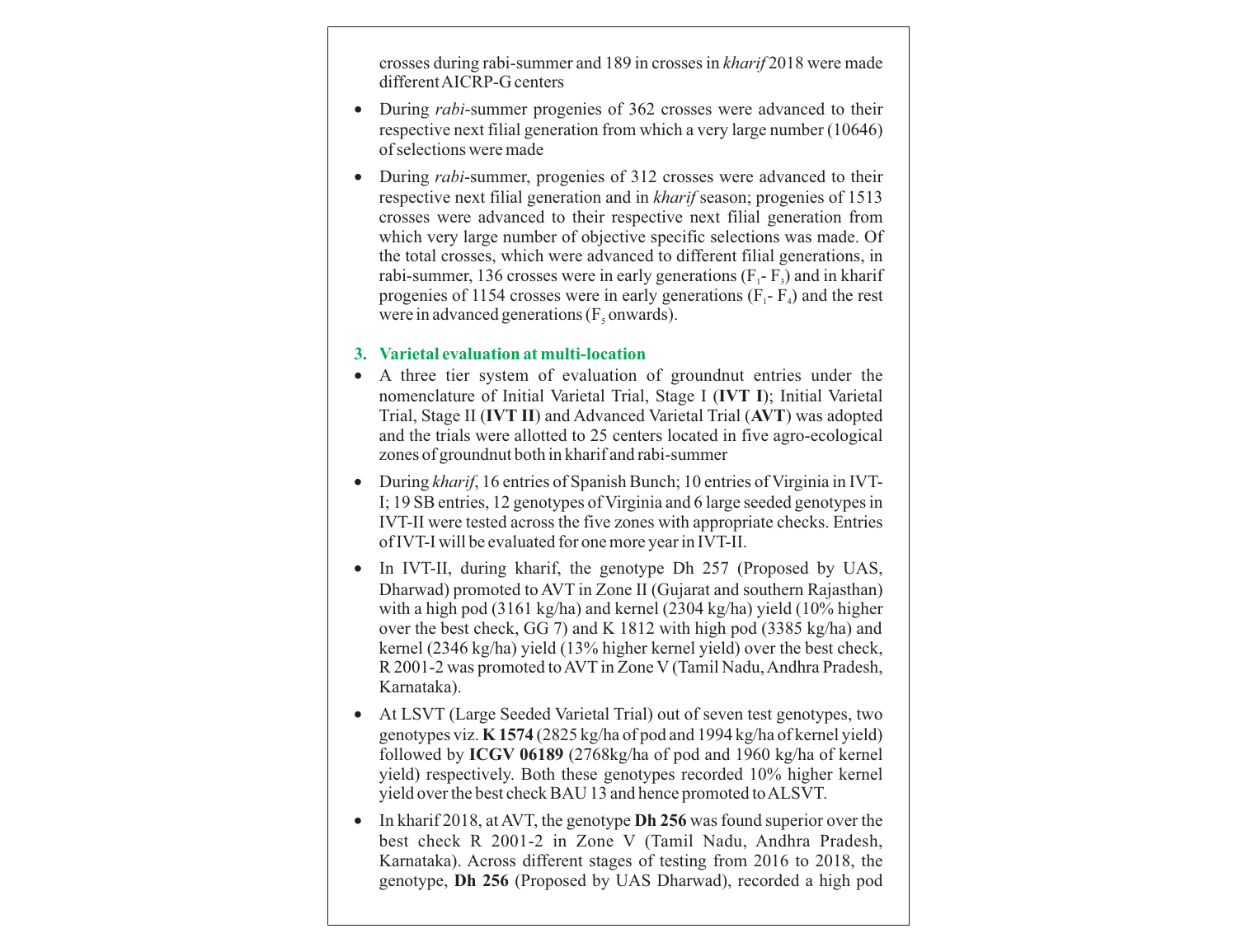(3258 kg/ha) and kernel yield (2183 kg/ha) against the best zonal check variety, R 2001-2 with 2837 kg/ha of pod 1882 kg/ha of kernel yield. Over different check varieties, the increase in pod yield of **Dh 256** was 61.2% over GPBD 4; 29.9% over GJG 32; and 20.1% over R 2001-3 and 14.8% over the best check of this zone R 2001-2 respectively. Increase in kernel yield of **Dh 256** over these check varieties was 59.3% over GPBD 4; 36.6% over GJG 32; 20.2% over GJG 32 and 16.0% over the best check of this zone R 2001-2 respectively. Oil content of Dh 256 is 50%. Hence proposed for identification.

# **4. High oleic Acid Varietal Trial (AVT-I; HOVTSB &VG)**

· A special trial on High oleic Acid Varietal Trial (HOVT) was constituted in kharif 2018 (first year) with eight elite Spanish Bunch and six elite Virginia genotypes developed by ICAR-DGR Junagadh (6 VG entries), JAU Junagadh (5 SB entries) and UAS Raichur (3 SB entries). The check varieties used were TG 37A, GPBD 4 and GJG 32 (ICGV 03043) in Spanish Bunch trial and GG 20, KDG 128 (Phule Warna) and KDG 123 (Phule Morna) in Virginia trial. The trial was conducted at six locations, Tindivanam (Tamil Nadu), Palem (Telengana), Tirupati (Andhra Pradesh), Dharwad (Karnataka), Junagadh (Gujarat), and Durgapura (Rajasthan). The mean yield levels of the Spanish Bunch test materials including those of check varieties were 2746 kg of pod and 1806 kg per ha of kernel.

#### **5. High oleic Acid Varietal Trial (AVT-I; HOVTSB &VG)**

- · A special trial on High oleic Acid Varietal Trial (HOVT) has been constituted during *kharif* 2017 with 18 genotypes. The check varieties used were TG 37A, GPBD 4 and GJG 32 (ICGV 03043). There were six locations Tindivanam (Tamil Nadu), Palem (Telengana), Tirupati (Andhra Pradesh), Dharwad (Karnataka), Junagadh (Gujarat), and Durgapura (Rajasthan).
- · Across different locations and over two years, the check variety ICGV 00343 recorded 52.58% oleic acid. Whereas two genotypes **ICGV 15083 and ICGV 15090** 78.2% oleic acid which fulfills the bench mark  $(78\% \pm 2)$  set for high Oleate lines.
- · Over different check varieties, the increase in pod yield of **ICGV 15083**  was 57.3% over GPBD 4; and 41.4% over TG 37A, but fell short by just by 2.9% over ICGV 00343 (GJG 32). Whereas increase in kernel yield of this genotype **ICGV 15083** over these check varieties was 56.4% over GPBD 4; and 36.0% over TG 37A, but was less by 3.8% over ICGV 00343 (GJG 32) respectively. The genotype **ICGV 15083** matured in 112d with 67% of shelling; 43 g as Hundred Seed Mass, which was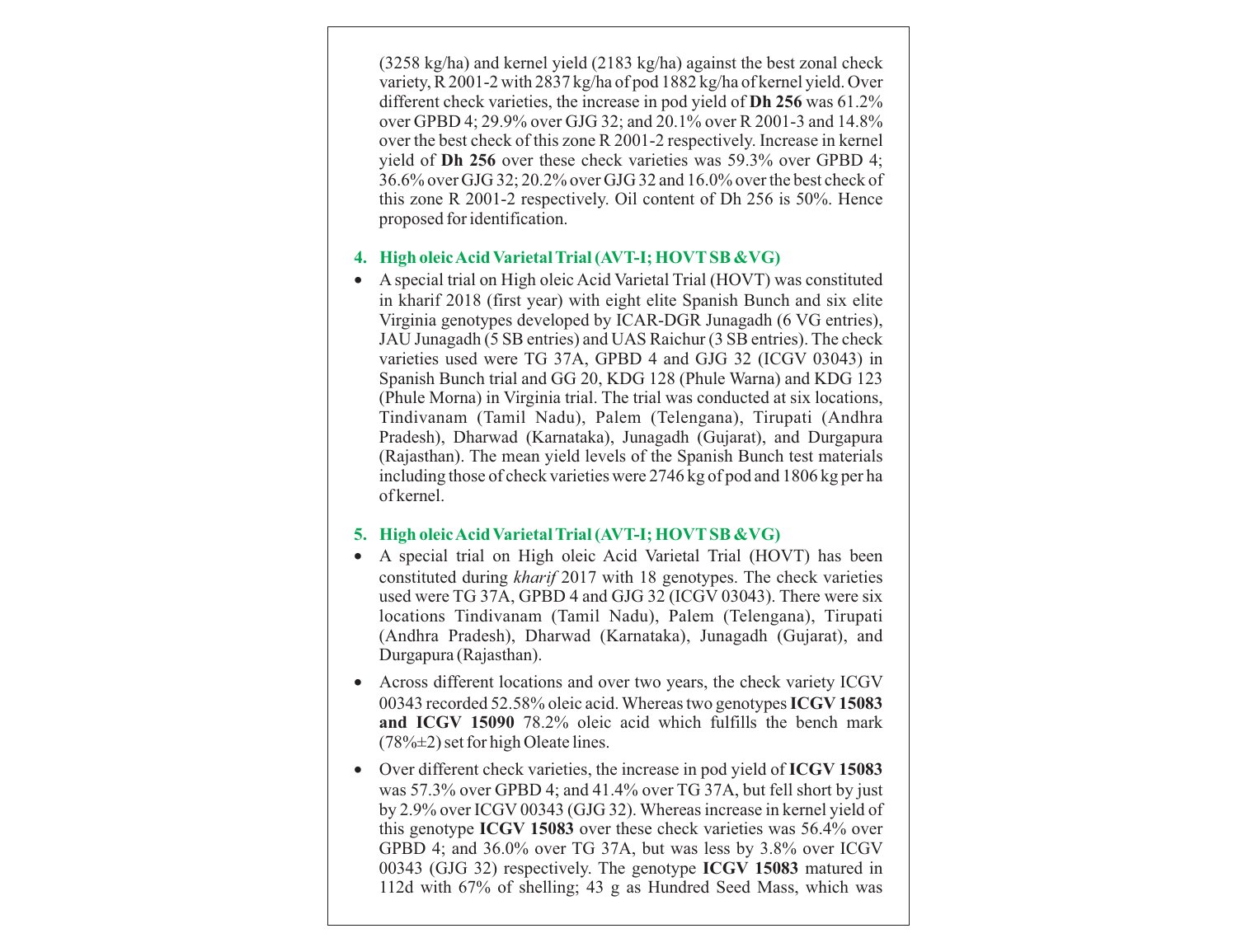comparatively higher over all the check varieties and with high oil, content (53%) which is 1-2% higher over all the checks. Protein content of this genotype was 27% and comparable with that of other check varieties.

- Over different check varieties, the increase in pod yield of the other entry **ICGV 15090** was 52.7% over GPBD 4; and 37.3% over TG 37A, but fell short by 5.7% over ICGV 00343 (GJG 32) respectively. Whereas increase in kernel yield of this genotype over these check varieties was 54.0% over GPBD 4; and 33.9% over TG 37A, but was less by 5.3% over ICGV 00343 (GJG 32) respectively. The genotype **ICGV 15090** matured in 113d with 67% of shelling; 41 g as Hundred Seed Mass, which was comparatively higher over all the check varieties and with a high oil content (53%) over all the checks. Protein content of this genotype was 26% and comparable with that of other check varieties. Hence these two high Oleate lines are proposed for identification.
- · **In** *rabi***-summer 2017-18**, one genotype, **J 95** (with 4558 kg/ha of pod and 3367 kg/ha kernel yields **in Zone I (Punjab and UP)**; two genotypes, **Dh 257** (with 3854 and 2788 kg/ha of pod and kernel yield) and **K 1812** (with 3854 and 2788 kg/ha of pod and kernel yield) **in zone IIIa** (Maharashtra, Karnataka); and **J 94** (with 3293 kg/ha of pod and 2283 kg/ha kernel yield in **Zone IIIb** (Tamil Nadu, Telengana, Andhra Pradesh) and **KGL 1322** (with 3047 kg/ha of pod and 2182 kg/ha of kernel yield) for Zone IIIb and Zone IV (Odisha, West Bengal, Manipur) were promoted to AVT based on their superiority over the best check of their respective zone and are currently in verge of their evaluation.

#### **6. BreederSeed Production**

• During *kharif* 2018, DAC indents to the tune of 10458.91q of breeder seeds were received for 48 groundnut varieties. Based on the availability of nucleus/breeder seed stage I, a production target of 10167.23q was assigned for 46 groundnut varieties to 21 centres. During *kharif* 2018, a total quantity of 2940.55q breeder seed could be produced. To mitigate the short fall, a compensatory programme was undertaken during *rabi*summer 2018-19 and the anticipated production is about 6382.50q. Thus, the total expected production of groundnut breeder seeds during 2018-19 would be 9323.05q.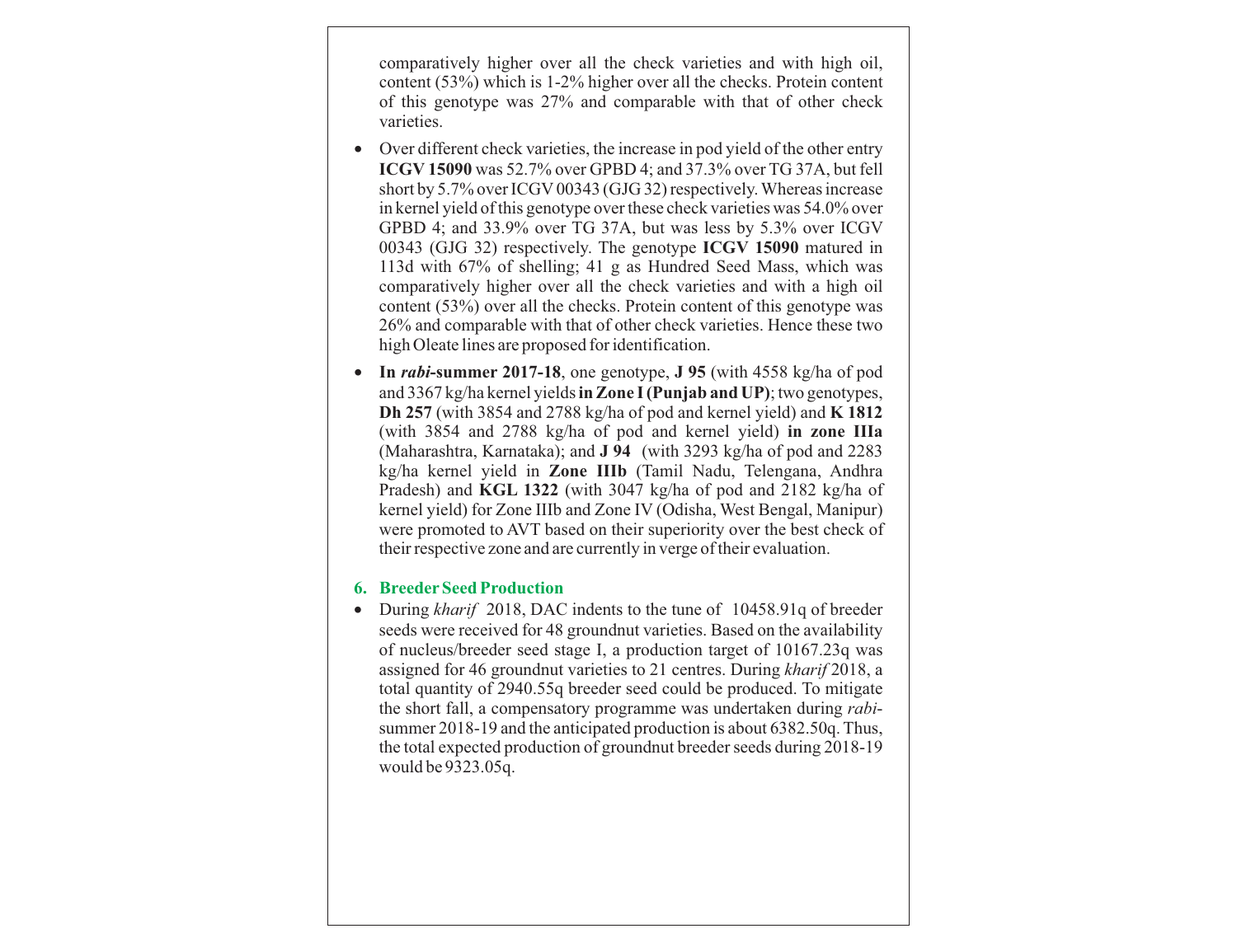# **HIGHLIGHTS**

#### **AICRPG (CROP PRODUCTION)**

#### **Kharif, 2018**

#### **1. Effect of paclobutrazol on growth and productivity on rain fed groundnut**

The experiment was conducted at Bhubaneswar and Shirgaon during kharif, 2018. At Bhubaneswar single spraying at 30 DAE of Paclobutrazol @100ppm gave significantly higher dry pod yield. While at Shirgaon double spray of paclobutrazol  $\omega$  100 ppm at 30 and 50 DAE gave significantly higher pod yields (2619 kg/ha)

#### **2. Evaluation of DAPG-producing fluorescent pseudomonads for enhancing nutrient use efficiency, bio- control of soil-borne diseases and yield of groundnut**

The experiment was conducted at Raigarh during kharif, 2018. Application of DAPG 1 gave the highest dry pod yield but was found to be non-significant.

#### **3. Studies on tank mix applicationof post-emergence herbicides for efficient weed control in groundnut**

The experiment was conducted at Mohanpur during kharif, 2018. Significantly highest pod yield was found with weed free check followed by farmers practice (Hand weeding at 15 and 30 DAS), which was at par with the application of pendimethalin as pre-emergence along with tank mix of imazethapyr and quizalfop ethyl either 50: 50 or 60:40. Weed control efficiency was found maximum with tank mix application of Imazethpyr  $(60\%)$  + Quizalofop ethyl  $(40\%)$ 

#### **4. Identification of rainfed groundnut+millet intercropping system for red soils of Karnataka**

The trial was conducted at Dharwad and Hiryur during kharif, 2018. At Dharwad significantly higher groundnut pod equivalent yield was obtained with groundnut  $+$  little millet (4:2) while at Hiriyur sole groundnut gave significantly higher groundnut pod equivalent yield.

#### **5. Response of** *kharif* **groundnut to plant geometry and fertility levels**

The trial was allotted at Bawal, Gwalior, Raigarh and Jodhpur during *kharif*, 2018. Bawal centre did not report any result. At Gwalior 75% RDF gave significantly higher pod yield with plant population  $@$  3.33 lakh ha<sup>1</sup> (30 x 10 cm) but plant population did not have any significant effect on pod yield. At Raigarh 125 % RDF and Plant population  $\omega$  3.33 lakh ha<sup>-1</sup> recorded the highest pod yield but found to be non-significant. At Jodhpur significantly higher pod yield was observed with 125 % RDF while plant population  $\omega$  4 lakh ha<sup>1</sup> gave highest pod yield without having significant effect on pod yield.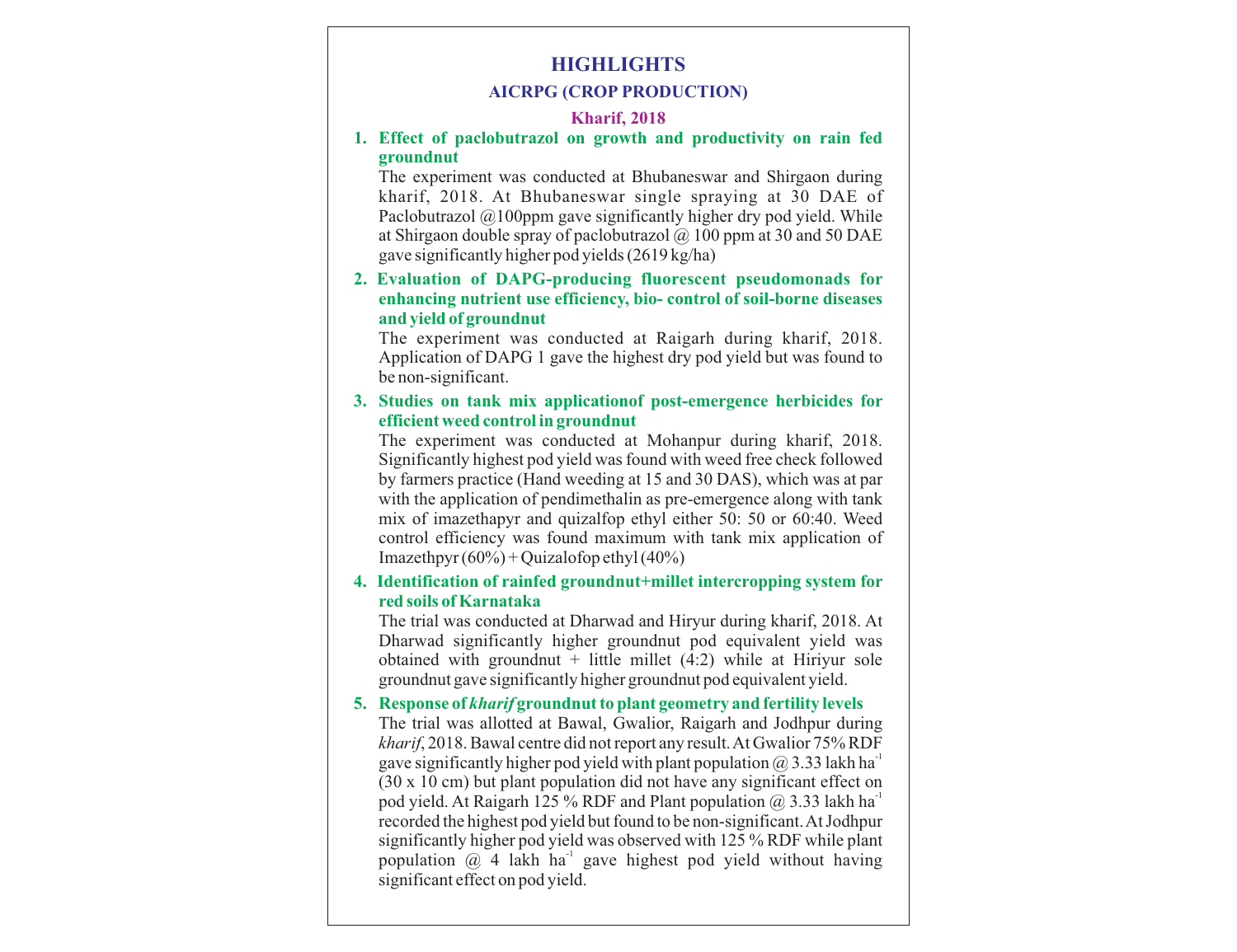#### **6. Alleviation of moisture-deficit stress in groundnut by application of endophytic bacteria**

The experiment was conducted at Akola, Durgapura, Hiryur, Kadiri and Tirupati during *kharif*, 2018. At Akola significantly higher dry pod yield was recorded with DGREB culture with normal inter-culturing while at Durgapura DGREB-1 with suggested inter-culture operations gave the highest dry pod yield but did not have any significant effect. At Hiriyur, DGREB-3 (i/c 15 days interval) obtained significantly higher pod yield. At Kadiri significantly higher yield was gained with DGREB-2 and at Tirupati DGREB 1 with normal inter cultural operations provided highest pod yield without having significant effect.

#### **7. Standardization of sowing depth of groundnut crop in light soils of hyper arid regions**

The trial was conducted at Bikaner during kharif, 2018. Significantly higher pod yield was obtained with 7 cm depth of sowing.

#### **8. Identification of remunerative groundnut based cropping systems**

The experiment was conducted at Dharwad, Jalgaon, Junagadh and Vridhachalam. Significantly higher groundnut pod equivalent yield was obtained with Groundnut+Cotton (4:2), Groundnut+Pigeonpea (4:2), Groundnut-coriander and groundnut-groundnut cropping sequence at Dharwad, Jalgaon, Junagadh and Vridhachalam, respectively.

#### **9. Application of bio-formulations in kharif groundnut production**

The experiment was conducted at Dharwad, Durgapura, Gwalior, Jalgaon, Junagadh, Kadiri, Jhargram, Shirgaon and Tirupati. At Dharwad, Durgapura and Jalgaon, Junagadh, Kadiri, Jhargram, Shirgaon and Tirupati significantly high dry pod weight was found with the application of 100 % RDF and at Gwalior highest pod yield was found with 75% RDF but was non-significant. At Durgapura, Jalgaon, Kadiriand Tirupati significantly high dry pod weight was obtained with Bio-Grow bio-formulation. At Dharwad, Gwalior, Junagadh, Jhargram and Shirgaon significantly high dry pod weight was found with application of NPK liquid formulation+Zn solubilizing bacterial bioformulation.

#### **10. Integrated watermanagement in rainfed groundnut**

The experiment was conducted at Bhubaneswar, Gwalior, Jalgaon, Kadiri and Palem. At Bhubaneswar and Gwalior application of hydrogel  $(a)$  2.5 kg/ha along with mulching of agrowaste/weed biomass  $(a)$  5 t/ha recorded significantly higher pod yield. At Jalgaon, Kadiri and Palem application of hydrogel  $2.5\text{kg/ha}$  + mulching 5 t/ha + use of endophytic bacteria recorded higher dry pod yield which was at par with the application of hydrogel  $\omega$  2.5 kg/ha along with mulching of agrowaste/weed biomass  $\omega$  5 t/ha.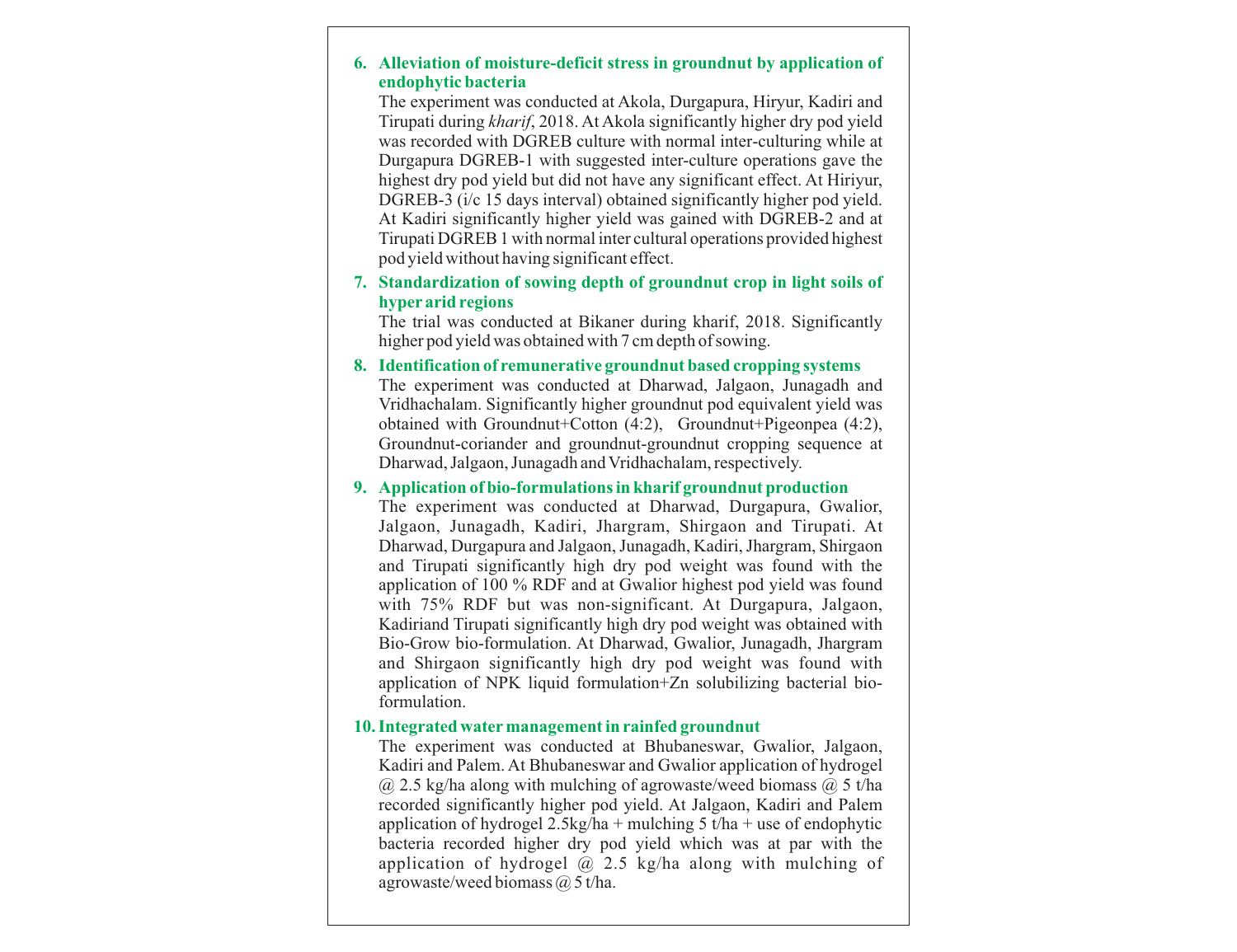#### **11. Identifying suitable crop geometries for mechanical interculturing in Spanish bunch type groundnut**

The trial was conducted at Jalgaon, Junagadh and Bikaner. At Jalgaon, intercropping of groundnut + pigeon pea  $(3:1$  row proportion)  $(60/30/30)$ cm) recorded significantly higher groundnut pod equivalent yield which was at par with intercropping of groundnut pigeon pea (2:1 row proportion) (60/30 cm). At Junagadh, groundnut-pigeonpea intercropping (2:1) (60/30 cm) recorded significantly higher groundnut pod equivalent yield. At Bikaner different crop geometries did not have any significant effect on groundnut pod yield. Bhubaneswar and Hiriyur did not report any data.

**12 Developing Conservation Agriculture practices in groundnut-wheat cropping system**

The trial is in progress at Bikaner, Durgapura, Jalgaon and Ludhiana

#### **13 Improving phosphorus use efficiency in kharif groundnut with microbial cultures**

The trial was conducted at Bikaner, Hiriyur, Junagadh, Ludhiana, Jhargram, Puducherry, Tindivanam and Vridhachalam. At Bikaner significantly highest pod yield was recorded with application of 60 kg  $P_1O_5$  with or without DGRC culture. At Hiriyur, application of 40 kg/ha of P + DGRC culture recorded significantly higher dry pod. At Junagadh, different phosphorus doses alone and in combination with DGRC culture did not have any significant effect on pod yield. At Ludhiana, application of FYM @ 2.5 t/ha+ DGRC culture recorded significantly higher pod yield. At Jhargram, Puducherry and Vridhachalamapplication of 60 kg  $P_1O_2/ha+DGRC$  recorded significantly higher pod. At Tindivanam significantly higher pod yield was recorded with application of application of 60 kg/ha of P, which was at par with application of 40 kg/ha of P+ DGRC culture.

#### **14 Identification of most profitable groundnut based intercropping systems under rain fed situation**

The experiment was conducted at Tindivanam Centre. Groundnut + cotton intercropping system reported significantly higher groundnut pod equivalent yield and BCR of 3.2.

#### **15 Integrated weed management in** *kharif* **groundnut**

The experiment was conducted at Dharwad, Durgapura, Gwalior, Hiriyur, Jodhpur, Puducherry, Raigarh, Tindivanam, Tirupati and Vridhachalam. At Dharwad, Hiriyur, Raigarhand Vridhachalam, significantly higher dry pod yield obtained with treatment pendimethalin  $30EC + Imaxethapur 2 EC @ 1.0 kg/ha PE (ready mix) + manual weeding$ at 25-30 DAS. At Durgapura, Jodhpur and Tirupati, two manual weedings at 25 and 40 DAS recorded significantly higher dry pod yield. At Gwalior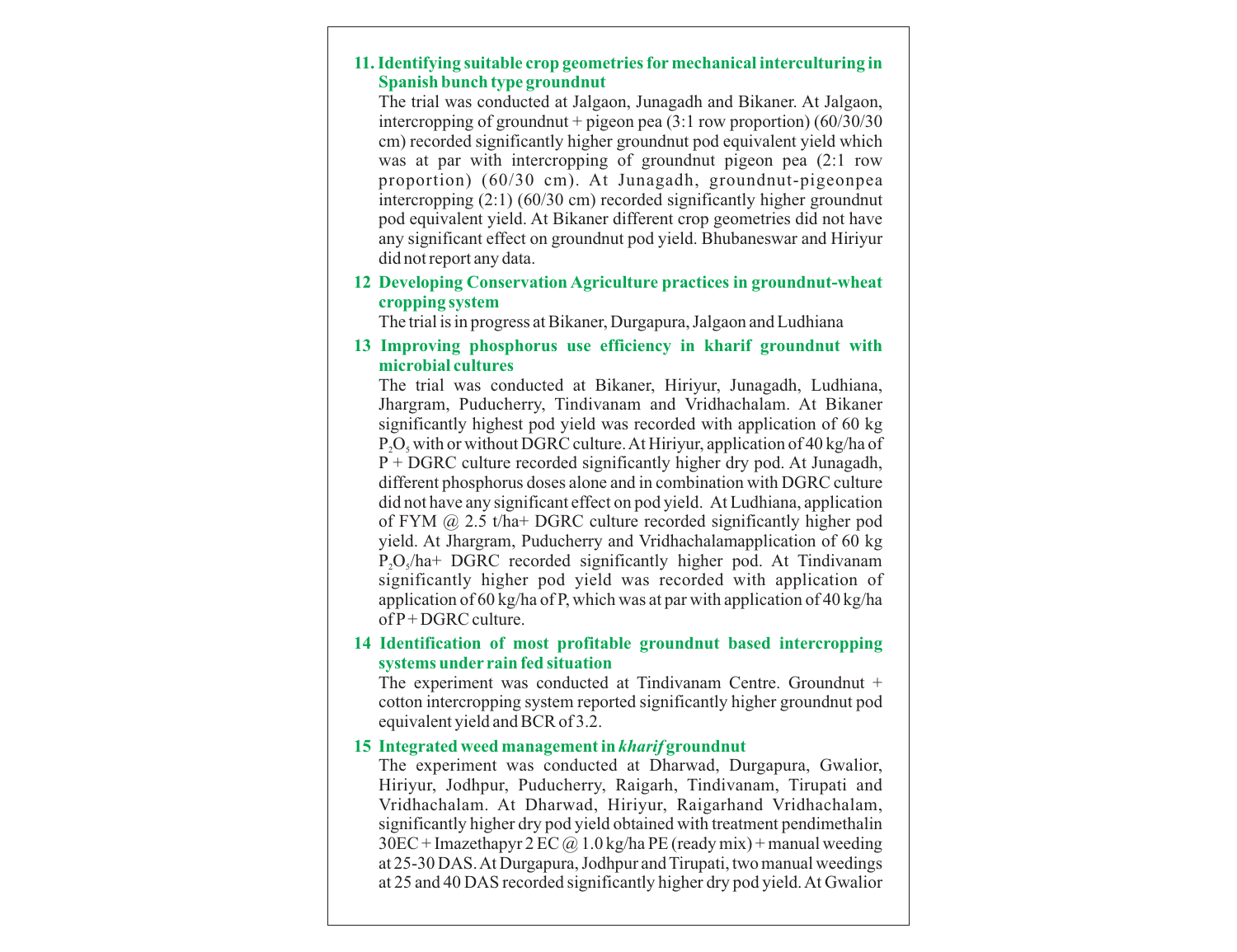and Puducherry application of pendimethalin 30EC + Imazethapyr 2 EC  $\omega$  1.0 kg/ha PE (ready mix) as pre-emergence followed by quizafop – pethyl @ 50 g/ha at 15-20 DAS recorded significantly highest pod yield. At Tindivanam, significantly higher dry pod yield was recorded with application of Pendimethalin@ 0.75 or 1.0 kg/ha as PE + Imazethapyr@ 75 or 100 g/ha at 15-20 DAS.

#### **16 Optimization of seed rate for groundnut cultivars having differential seed sizes**

The experiment was conducted at Bikaner, Bhubaneswar, Jalgaon and Junagadh. At Bikaner significantly higher pod yield was obtained with HNG-10  $\omega$  210 kg ha<sup>-1</sup> and Mallika  $\omega$  240 kg ha<sup>-1</sup>. At Bhubaneswar, significantly higher pod yield was obtained with Dharani (seed rate as calculated by considering HKW and recommended plant population) followed by ICGV 00351. At Jalgaon, significantly higher pod yield was recorded by Phule Morna (2538kg/ ha) which remained at par with Phule Warna and JL-776 (seed rate as calculated by considering HKW and recommended plant population). At Junagadh significantly higher pod yield was recorded by GJG 32 (Bunch type, 45cm x 10cm) (seed rate as calculated by considering HKWand recommended plant population).

#### **17 Agronomic management of AVT**

The experiment was conducted at Bhubaneswar and Tirupati. At Bhubaneswar variety GNH 804 recorded significantly higher pod yield with RDF (25-50-50) N, P<sub>2</sub>O<sub>5</sub>, K<sub>2</sub>O/ha (N in 2 splits, 80% basal, 20% TD) at 25DAS.

At Tirupati, among the entries, Dh-256 has recorded significantly higher per hectare pod (2872 kg), kernel (1703 kg), haulm yield (5087 kg) over local check Dharani which recorded 1493 kg, 1035 kg and 4968 kg pod, kernel and haulm yield per hectare, respectively.

# **Rabi/Summer, 2017-18**

#### **1. Evaluation of DAPG-producing fluorescent pseudomonads for enhancing nutrient use efficiency, bio-control of soil-borne diseases and yield of groundnut.**

The experiment was conducted at Puducherry, Rahuri, Tindivanam, and Tirupati during *rabi*-summer, 2017-18. At Pudducherry and Rahuri DAPG-producing fluorescent pseudomonads FP 86 and at Tindivanam and Tirupati DAPG 4 was found to give significantly higher pod yield.

#### **2. Standardization of potash levels and apportioning time in summer groundnut underdrip irrigation.**

The experiment was conducted at Rahuri and Junagadh during *rabi*summer, 2017-18. At Rahuri application of 30 kg/ha K,O in 10 equal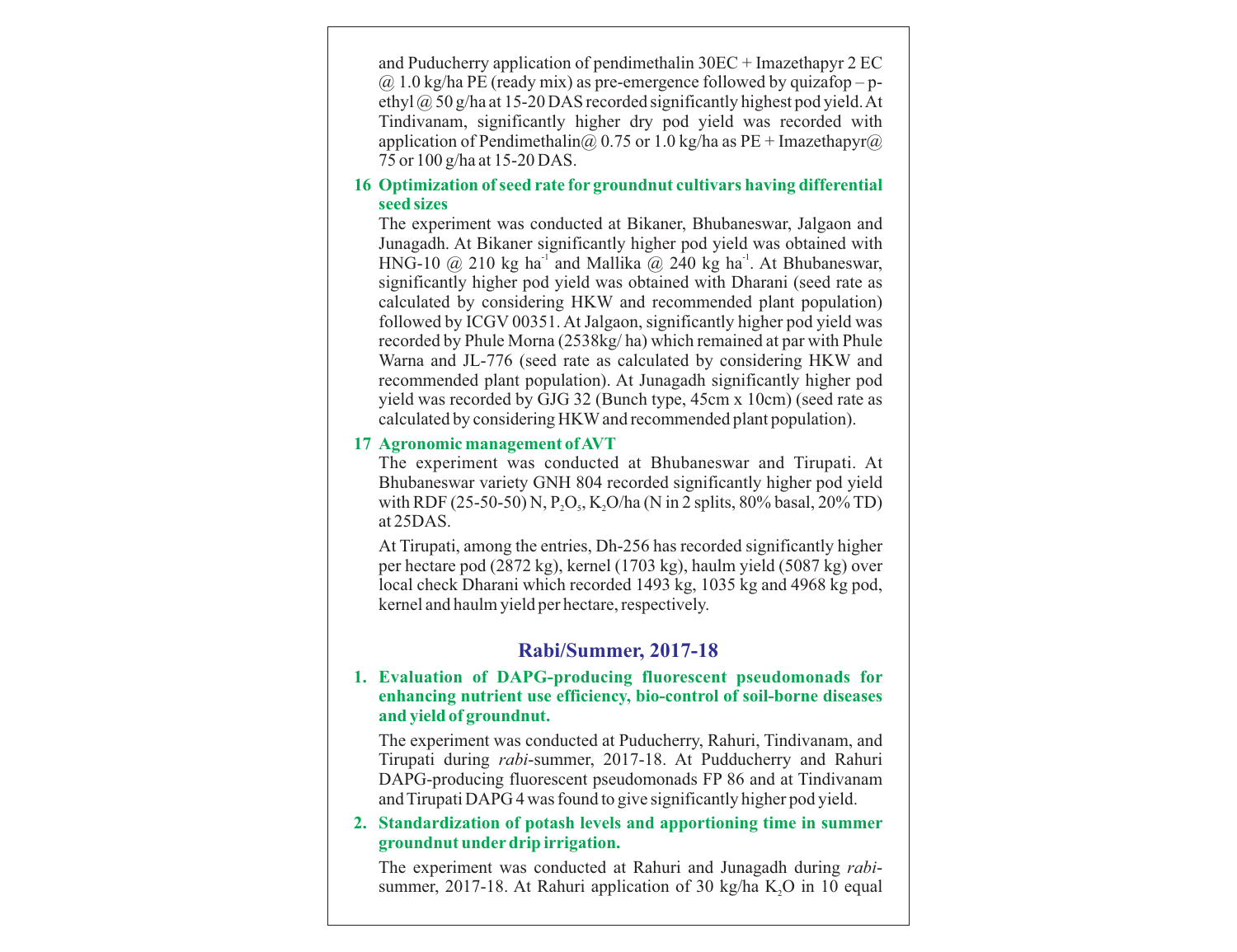splits while at Junagadh application of 50 kg/ha  $K<sub>2</sub>O$  in 8 equal splits produced significantly highest pod yield.

#### **3. Economizing phosphorus use in groundnut production by exploiting phosphorus build up in soil.**

The experiment was conducted at Bhubaneswar, Dharwad, Jagtial, Jalgaon, Junagadh, Kadiri, Mohanpur, Puducherry, Rahuri, Raigarh, Shirgaon, Tindivanam, Tirupati, Vridhachalam during *rabi*-summer, 2017-18. Application of FYM @ 5t/ha +100 % RDP+DGRC 2 was found to give significantly higher pod yield at Jalgaon, Kadiri, Mohanpur, Puducherry, Shirgaon, Tindivanam, Tirupati, and Vridhachalam while application of FYM  $\omega$  5t/ha +100 % RDP+DGRC 1 gave significantly higher pod yield at Dharwad. At Bhubaneshwar application of FYM @ 5t/ha +50 or 100 % RDP+DGRC 2; at Junagadh FYM @ 5t/ha +50 % RDP+DGRC 2; and at Rahuri FYM  $\omega$  5t/ha +100 % P were found superior.

#### **4. Fertilizer recommendation based on targeted yield concept for groundnut under alluvial zone of West Bengal**

The trial was allotted at Mohanpur center for rabi/summer 2017-18 but the centre has not reported results.

#### **5. Studies on tank mix application of early post emergence herbicide for efficient weed control in groundnut**

At Pudducherry the highest pod yield (4735 Kg/ha) was observed with application of Pendimethalin  $(a)$ 1.5 kg ai/ha (PE) followed by tank mix application of Imazethpyr  $(50\%) +$  Quizalofop ethyl  $(50\%)$  at 20- 30 DAS. While at Tindivanam, pre-emergence application of Pendimethalin  $\omega$  1.5 kg a.i/ha (PE) followed by tank mix application of 50 % of each of Imazethapyr @ 37.5 g a.i/ha + Quizalopfop ethyl @ 25 g a.i/ha at 20-30 DAS as early post-emergence was found effective for weed management and higher yield (2244 kg/ha) of groundnut.

#### **6. Evaluation of suitable varieties with nutrient levels for potatogroundnut system.**

The trial was allotted at Deesa, Mohanpur and Mainpuri centers for rabi/summer 2017-18 but only centre has reported the results.

#### **7. Irrigation Management in Potato- Groundnut Systems in light soils.**

The trial was allotted at Deesa, Mohanpur and Mainpuri centers for rabi/summer 2017-18 but none of the centres have reported results.

#### **8. Efficacy of herbicide application on groundnut under rice-fallow.**

The trial was allotted at Akola, Bhubanswar, Dharwad (Kumta), Kadiri(Vijayanagaram), Mohanpur, Raigarh, Tindivanam, Vridhachalam for rabi-summer 2017-18 and all the centres except Kadiri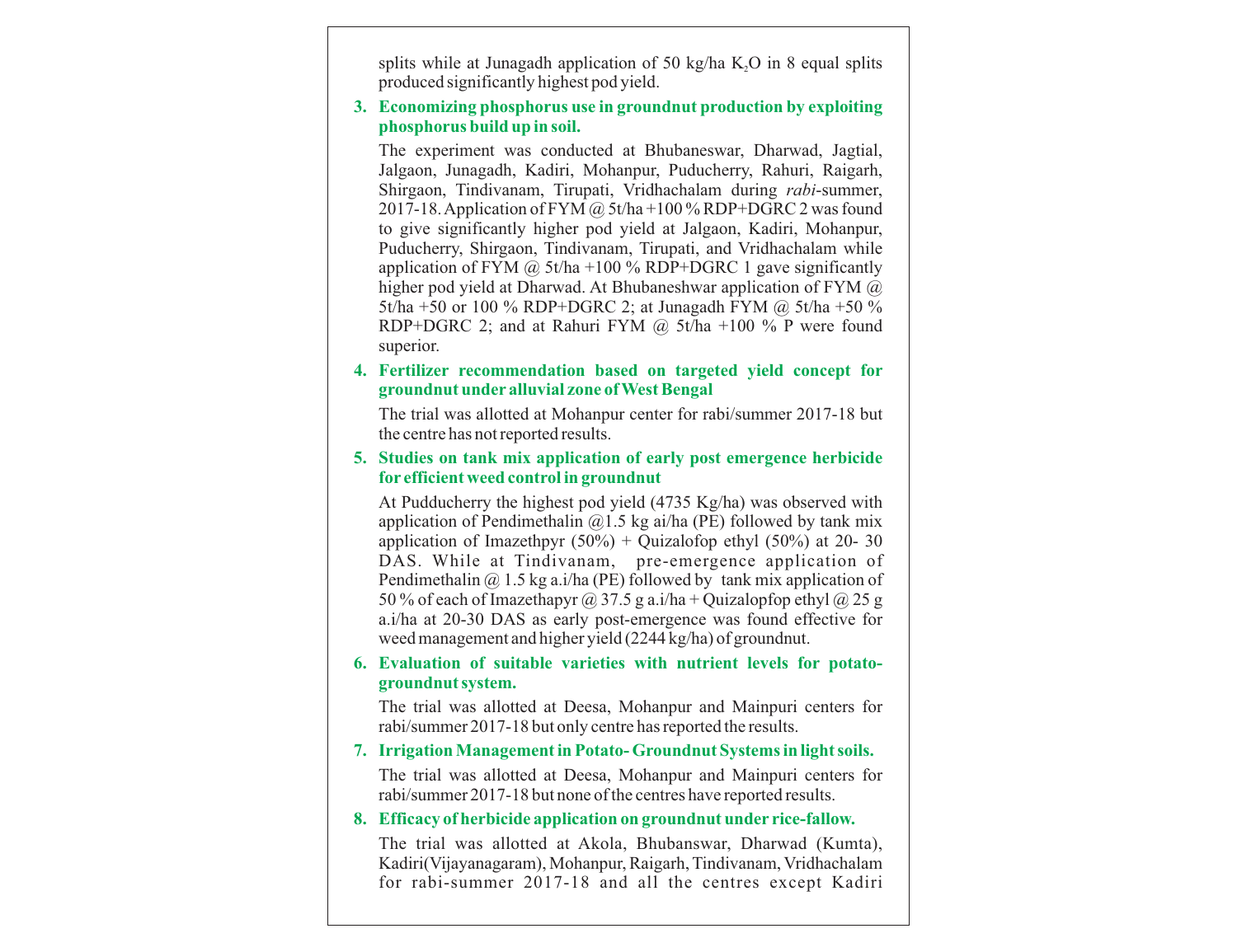(Vijayanagaram) and Raigarh have reported the results. At Akola among the herbicidal treatments application of Pendimethalin 30 % E.C  $\omega$  1.5 kg a.i. ha-1 (Pre E) + Imazethapyr  $10\%$  S.L $\omega$  75 g a.i. ha-1 (Post E) at 20-30 DAS recorded superior dry pod yield (1724 kg ha-1). At Bhubaneswar Pendimethalin 30%  $EC@1.5$  kg/ha+ 1 HW (25 DAS) as well as with 2 HW (20 and 40 DAS) were found superior. At Dharwad, significantly higher dry pod yield obtained with weed free treatment (2603 kg ha-1) which was at par with pendimethalin 30% E.C.  $\omega$  1.5 kg a.i./ha + One hand weeding at 25 DAS (2457 kg ha-1). At Mohanpur, pendimethalin 30% E.C. @ 1.5 kg a.i./ha + Imazethapyr 10% S.L. @ 75 g a.i./ha at 20-30 DAS was best among the chemical treatments. At Tindivanam application of Pendimethalin  $\omega$  1.5 kg a.i/ha (PE) + Tank mix Imazethpyr  $(50\%)$  + Quizalopfop ethyl 50 (50%) at 20-30 DAS resulted in higher groundnut pod yield. At Vridhachalam application of Pendimethalin 30% EC  $\omega$  1.50 kg a.i/ha + one hand weeding at 25 DAS recorded higher pod yield (2785 kg/ha).

#### **9. Agronomic practices for Rice-fallow groundnut.**

The trial was conducted at Dharwad (Kumta), Kadiri (Vizianagaram), Mohanpur, Puducherry, Raigarh, Shirgaon, Tindivanam, Vridhachalam during rabi-summer 2017-18 and all the centres except Kadiri (Vijayanagaram) and Raigarh have reported the results. At Dharwad groundnut variety Dh-101 recorded higher dry pod yield (2592 kg ha-1) and haulm(2638 kg ha-1) yield than Dh-86 (2412 kgha $^{-1}$  and 2563 kgha $^{-1}$ ), respectively. At Mohanpur, TAG24 and TG51 remained at par with respect to pod yield. The groundnut variety TKG Bold recorded significantly higher pod, kernel and haulm yield (2599, 1897 and 2714 kg ha-1, respectively) over groundnut variety Konkan Gaurav (2269, 1674 and 2401 kg ha-1, respectively). At Tindivanam, higher growth and yield parameters were observed with TMV 13 under rice fallow groundnut system over TMV 7. At Vriddhchalam, VRI 8 produced higher pod yield over VRI 7. At Dharwad (Kumta), Mohanpur, Shirgaon, and Vridhachalam application of 125 % RDF + Rhizobium gave significantly higher pod yield while at Tindivanam application of 100 % RDF + Rhizobium gave significantly higher pod yield.

#### **10. Application of bio-formulations in rabi-summer groundnut production.**

The trial was conducted at Akola, Dharwad, Jalgaon, Junagadh, Kadiri, Mohanpur, Rahuri, Tirupati for rabi-summer 2017-18 and all the centres except Akola have reported the results. Application of 100 percent RDF was found to produce significantly higher yield over rest of the treatments at all the centres. At Tirupati, yield levels were comparable with the application of 100 percent and 75 percent RDF. At Dharwad and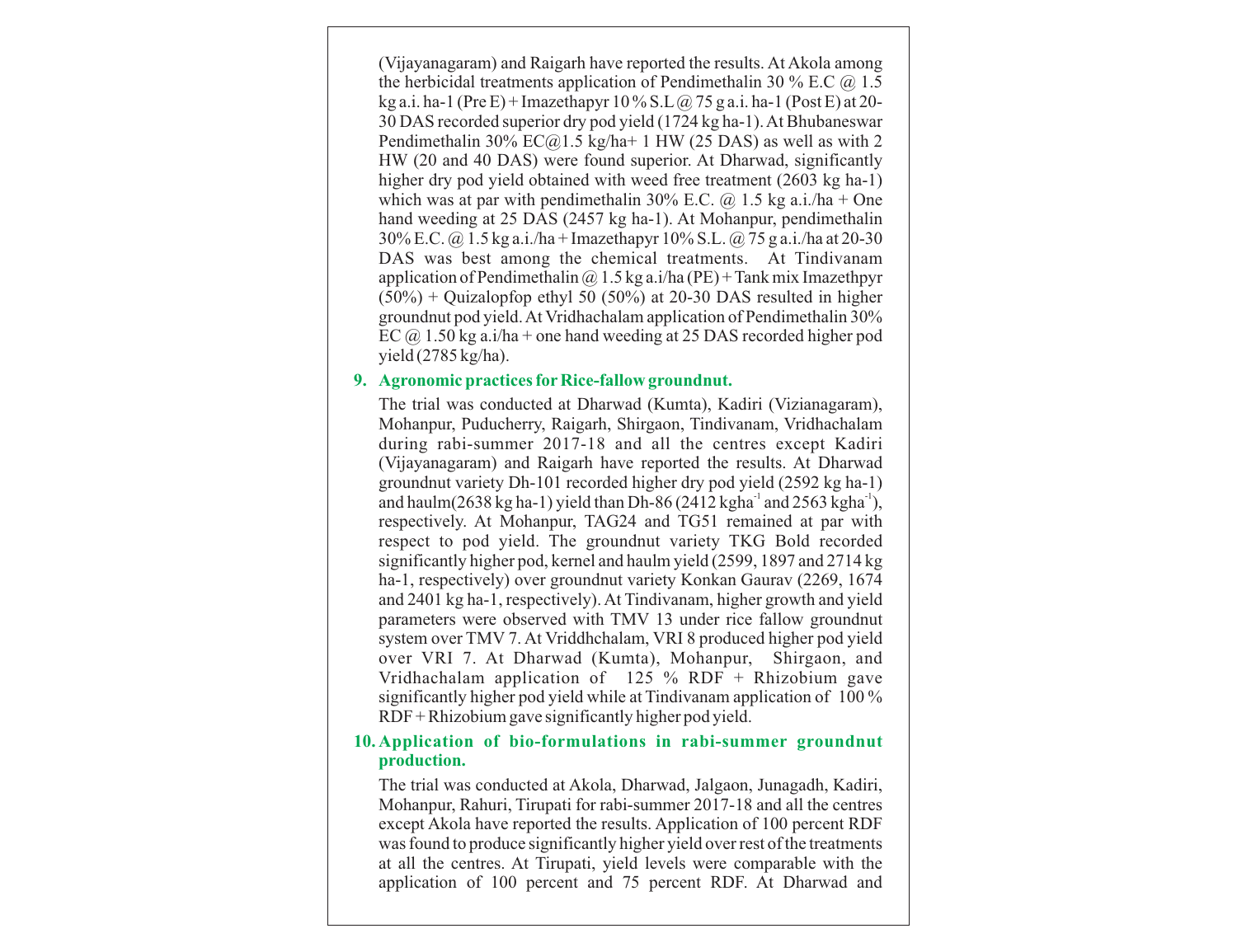Mohanpur, application of NPK liquid formulation  $+$  Zn solubilizing bacteria produced significantly higher pod yield over biogrow and control. At Jalgaon and Rahuri, significantly higher pod yield was obtained with the application of biogrow. While at Junagadh, the yield levels were at par with the application of NPK liquid formulation + Zn solubilizing bacteria and biogrow. However, at Tirupati no significant effect of application of bio-formulations was observed on pod yield of groundnut.

#### **11. Effect of foliar application of water soluble fertilizer on growth, yield and nutrient uptake of summer groundnut.**

The trial was conducted at Jalgaon, Junagadh, Pudducherry and Rahuri centres during rabi/summer 2017-18. At Jalgaon and Rahuri, application of 75% RDF+2% WSF at 45,60,75 DAS while at Junagadh and Pudducherry application of 75% RDF+1.5% WSF at 45,60,75 DAS produced significantly higher pod yield over control.

#### **12. Agronomic management of AVT**

No AVTs were conducted by any center during *rabi*/summer 2017-18.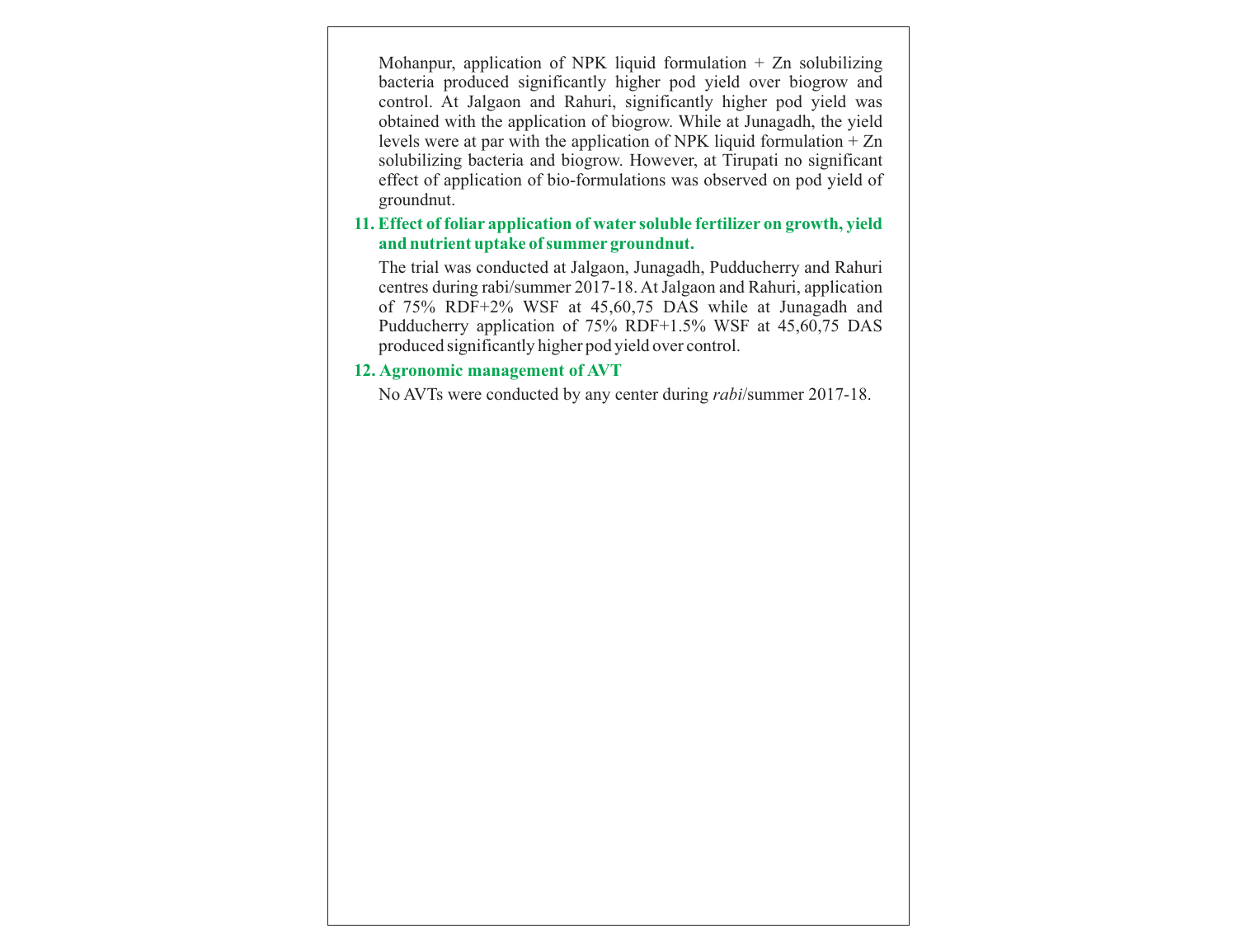# *CROP PROTECTION (AICRP-G) RESEARCH HIGHLIGHTS (2018)*

Altogether 21 trials, 9 during *rabi*-summer 2017-18, 12 during *kharif* 2018 from entomology and pathology were conducted. The highlights with five recommendations from the research of selected centres are presented:

#### **ENTOMOLOGY(***Kharif)*

- \* Insect-pests' situation: Incidence of sucking pest and defoliators was recorded throughout the centres. *Spilarctia ablique* was observed during the entire cropping season with defoliation per cent of 2.5 to 5.5. at Dharwad. The maximum damage by *Spodoptera litura* Fab. and leaf miner was noticed during 45-75 days of crop growth wherein, *Spodoptera* damage ranged from 15-35 percent at Raichur. Latur recorded highest population of leaf hopper ranging from 5 to 25 leaf hoppers/3 leaves with damage of 25 per cent. Whereas, the population of thrips ranged from 5 to 22 leaf hoppers/3 leaves damage 16.8 thrips/3 leaves. *Helicoverpa* and leaf miner ranged between 20 and 15 per cent in farmers field respectively.
- **◆ Occurrence of natural enemies:** Natural enemies observed during *kharif* season were predatory Coccinellids, spiders and green lace wings from Latur, Pavagada, Raichur, Vridhachalam and being maximum at Dharwad. *Nomuraea rileyi* was recorded at Dharwad causing mortality of *Spodoptera* larvae being peak during September (6.5-17%). The birds observed were mina, black dungro and cattle egret, and the major parasitoids recorded were *Apanteles sp.and Campoletis chlorideae.*
- v **Monitoring of** *Spodoptera***,** *Helicoverpa***, leaf miner and sucking pest of groundnut:** Peak *Spodoptera* moths of 182 during 32<sup>nd</sup> standard week at Dharwad while in Latur it was  $38<sup>th</sup>$  standard week, in Raichur  $45<sup>th</sup>$ standard week (84.2 moths/trap), and Vridhachalam observed three peak catches on 27 SMW, 28 SMW and 32 SMW. The highest (26 adults) numbers of *Helicoverpa* were caught during 39<sup>th</sup> SMW at Latur and Raichur. However, leaf miners noticed were more (4.8/trap) during  $38<sup>th</sup>$ standard week at Raichur. Leafhoppers, in yellow sticky trap were maximum on 33 and 34 SMW (16.4 and 15.4 hoppers/trap/day/acre) and there after declined to 8.6 hoppers/trap/day/acre on 39 SMW at Vridhachalam.
- v **Screening for resistance to insect pests:** ISK-I-2018-18 and ISK-I-2018-29 was found promising against defoliators and sucking pests at Dharwad; leaf hopper, *Spodoptera* and leaf miner in Latur, and for leaf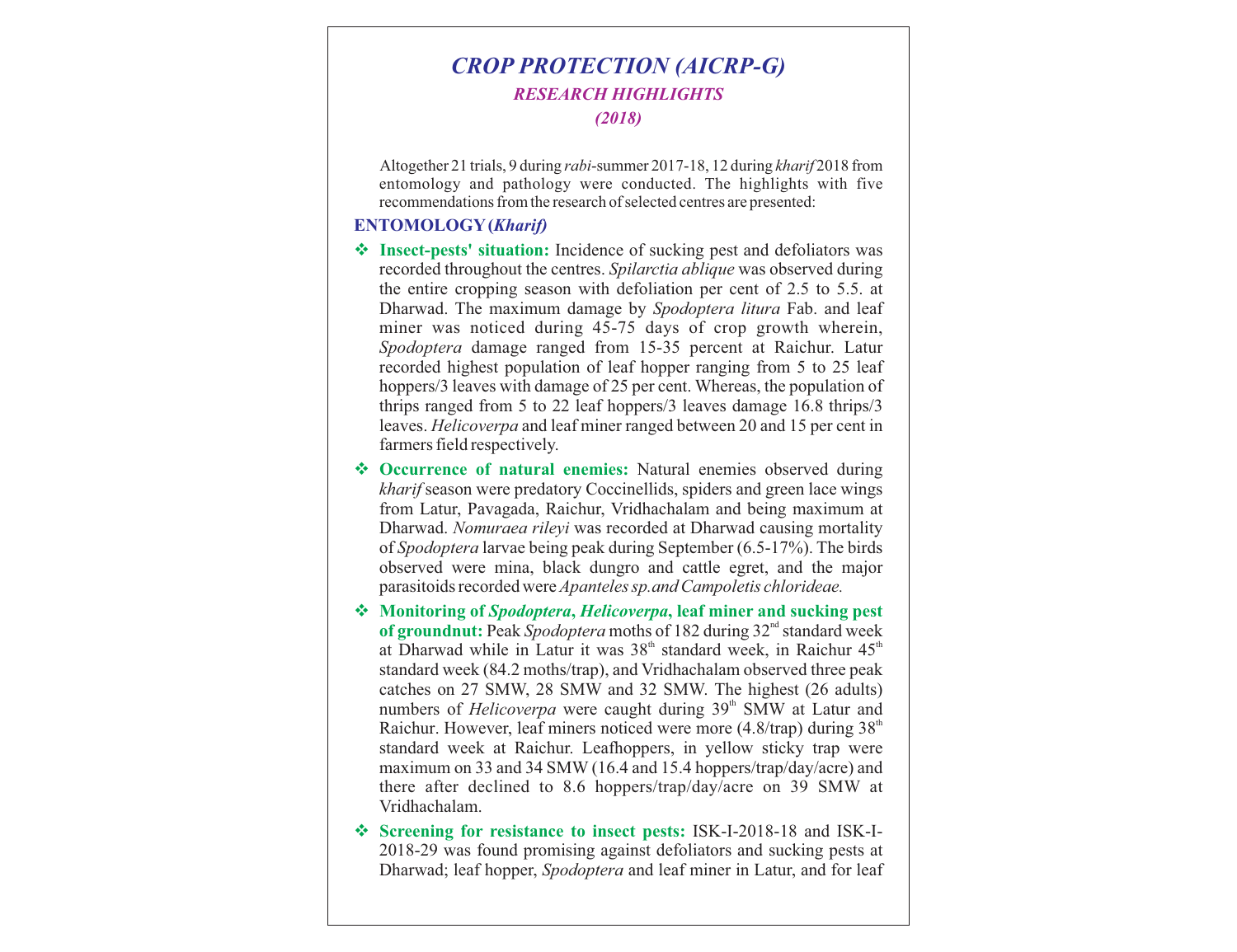miner at Vridhachalam. ISK-I-2017-09 was effective against thrips at Dharwad, leaf hopper, *Spodoptera* at Latur. ISK-I-2017-20 had recorded lower damage score against Thrips at Dharwad, leaf hopper and *Spodoptera* at Latur.

- v **Management of root-feeders in groundnut:** 
	- Ø *Seed treatment with Chlorpyriphos@12ml/kg or Imidacloprid 600FS @2ml/kg were found effective in managing white grub species.*

# **PATHOLOGY (***Kharif***)**

- v **Diseases situation:** Monitoring of major diseases at farmers' field and research stations was reported. Maximum Late leaf spot (LLS) was reported from Aliyarnagar (7 scale) followed by Dharwad (7-9 scale), Junagadh (4-6) Ludhiana and Vridhachalam (5-7). Early leaf spot (ELS) was moderate at Dharwad (2-5 scale) and low in other research stations. Rust was maximum at Aliyarnagar (7 scale) followed by Dharwad and Vridhachalam (5-7). Maximum Alternaria leaf blight (ALB) was reported from Vridhachalam (5 scale), Junagadh and Pavagada (3-4 scale). Collar rot from Vridhachalam (15-20%), Bikaner and Junagadh (10-14%). Dharwad and Vridachalam reported stem rot incidence of 30%. PBND was reported from Raichur (32-82%) and Pavagada (13%). Dry root rot was recorded high at Raichur (12-29%) and Kadiri (24-36%). PSND was reported from Kadiri (16-36%). Collar rot was maximum at Vridhachalam (21%).
- v **Screening of IVT-I & AVT and other coordinated trial material for resistance / tolerance to major diseases:** Among genotypes screened, ISK-I-2018-18 was promising to rust and LLS at Aliyarnagar, Jalgaon and LLS at Junagadh and Vridhachalam. ISK-I-2018-29 showed resistance to rust and LLS at Aliyarnagar; LLS, stem rot and dry rot in Junagadh. IVK-I-2018-9 showed resistance to rust and LLS at Aliyarnagar and collar rot incidence in Bikaner. ISK-I-2018-10 (rust and LLS) Aliyarnagar and LLS at Vridhachalam. ASK-2018-7 showed resistance to rust and LLS at Aliyarnagar and stem rot (Junagadh) and collar rot (Kadiri). LSVT-II-2017-9 showed resistance to rust and LLS at Aliyarnagar and to collar rot and stem rot at Jalgaon. IVK-I-2018-6 was resistant against LLS at Dharwad; collar rot, stem rot, LLS and rust at Junagadh and LLS at Kadiri, and ELS, LLS, soil borne and PBND at Raichur. ISK-I-2017-30 was resistant to LLS at Dharwad; dry root rot (DRR) at Kadiri. IVK-I-2017-3 had resistance to LLS at Dharwad and DRR at Kadiri. IVK-I-2017-27 showed resistance to LLS at Dharwad and was free from collar rot at Junagadh and Kadiri. ISK-I-2018-3 was found to be resistant against collar rot, stem rot, leaf spots and rust at Jalgaon, and collar rot at Kadiri. ISK-I-2018-4 was found resistant to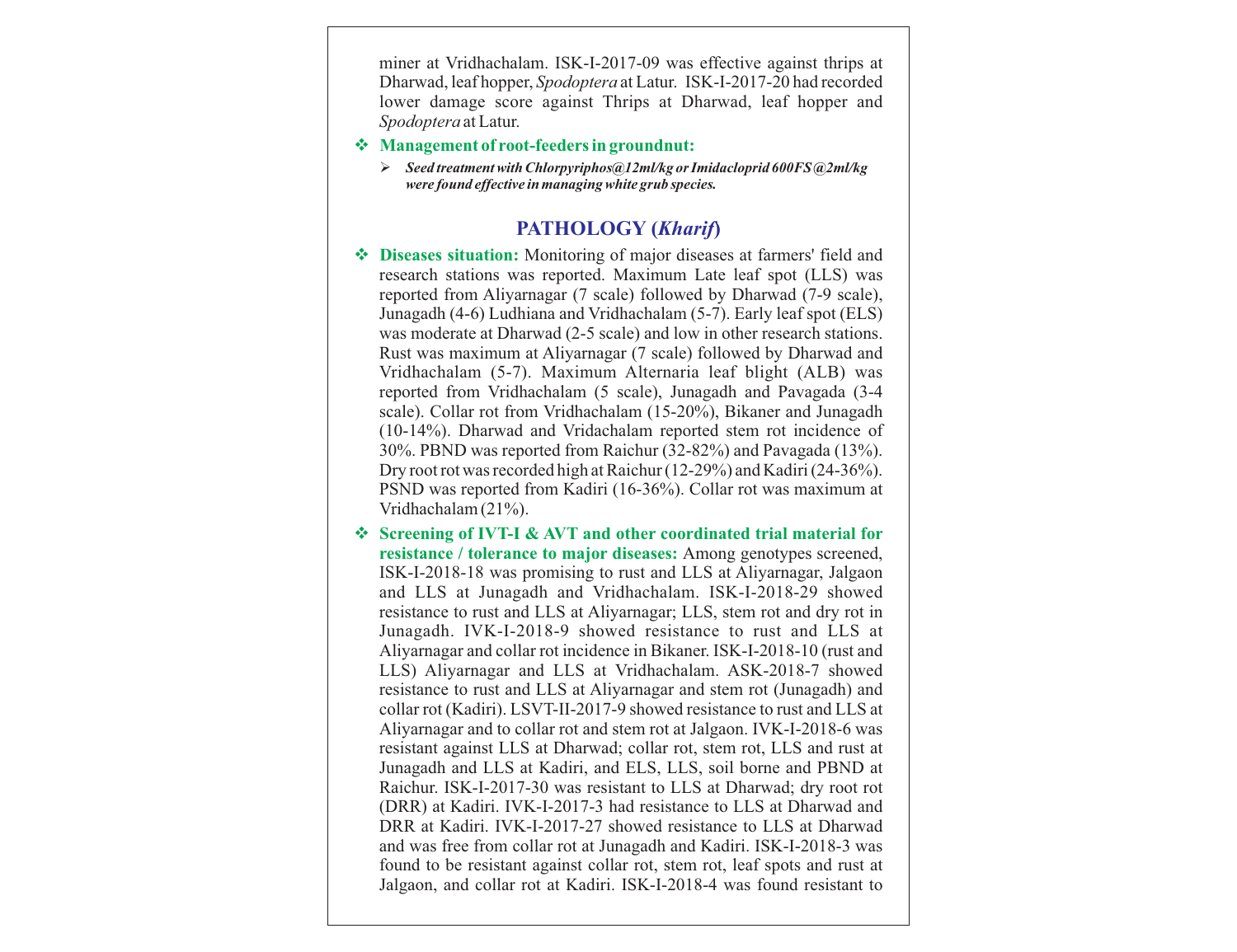collar and stem rot at Jalgaon and ELS, LLS and PBND at Raichur. ISK-I-2018-18 was resistant to LLS and rust at Jalgaon and stem rot at Vridhachalam. IVK-I-2018-13 exhibited resistance to collar rot, stem rot, LLS and rust at Jalgaon, collar rot and stem rot at Junagadh and ELS, LLS, soil borne diseases and PBND in Raichur. ISK-2018-1 was resistant to collar rot and LLS at Junagadh. ASK-2018-9 was free from stem rot in Vridhachalam and ELS, ALB and soil borne diseases in Raichur.

v **Validation of Management Modules for soil borne diseases:** The module  $T_{4}$  was used as check and next best performing module was  $T_{6}$  at Kadiri, Dharwad, Raichur, and Vridhachalam. *{T6: Deep summer ploughing with mould board plough + Soil application of Trichoderma @ 4 kg/ ha enriched in 250 kg FYM/ha + Seed treatment with Tebuconazole 2DS @ 1.5 g/ kg of seeds + Soil application of Trichoderma @ 4 kg/ ha enriched in 250 kg FYM/ha at 35 and 70 DAS}***.**  At Aliyarnagar, **T2 {***Deep summer ploughing with mold board plough+ Soil application of Trichoderma @ 4 kg/ ha enriched in FYM+ Seed treatment with Trichoderma @ 10g/ kg of seed+ Soil application of Trichoderma @ 4 kg/ ha enriched in FYM at 35 days after sowing (DAS)}.*

#### v **Management of major foliardiseases:**

- Ø *(T4) Seed treatment with Tebuconazole 2DS @ 1.5 g/kg seeds followed by Tebuconazole 50% + Trifloxystobin 25% WG @ 1.32 g/L (0.035%) at 40 and 65 DAS or (T2)Seed treatment with Tebuconazole 2DS @ 1.5 g/kg seeds followed by Tebuconazole @ 1 mL/L(0.0259%) at 40 and 65 DAS*
- v **Management of different insect pests and diseases through integration of different IPM modules:** 
	- Ø *(Module 2) Border crop with bajra (4 rows) + Seed treatment with Imidacloprid 600 FS @1 mL/Kg seeds + Foliar sprays using Thiocloprid 480 SC @ 0.3 mL/Lat 20-25 DAS followed by Fipronil 5SC @ 1 mL/L@ 40DAS and Acetamaprid 20 SP @ 0.2 g/Lat 60 DAS*.

#### **ENTOMOLOGY (***Rabi***-Summer)**

- v **Insect pests' situation:** Sucking pests were observed in all the centres while leaf miner, *Spodoptera* were observed at Kadiri. Moderate to high incidence of thrips was recorded at Dharwad, Junagadh, Kadiri (1-7 scale), Raichur (4.6/terminal bud) and Vridhachalam (6/leaflet). *Spodoptera litura* damage was severe (6-8) in farmers' field of Vridhachalam Leafhopper and leaf miner infestation was recorded at Kadiri (1-8). *Helicoverpa armigera* incidence was high at Vridhachalam and moderate at Dharwad and Kadiri.
- v **Occurrence of natural enemies:** The predatory insects such as Coccinellids and spiders were observed at Dharwad, Vridhachalam (1/plant) and Kadiri @ 1-4/4 sqm area. *Apanteles* and *Compoletis chlorideae* (2-10%) was observed at Kadiri parasitizing on Spodoptera*,*  Helicoverpa and leafminer. In Raichur *Chelonus* sp. was noticed in the 9<sup>th</sup> standard week parasitizing leaf miner.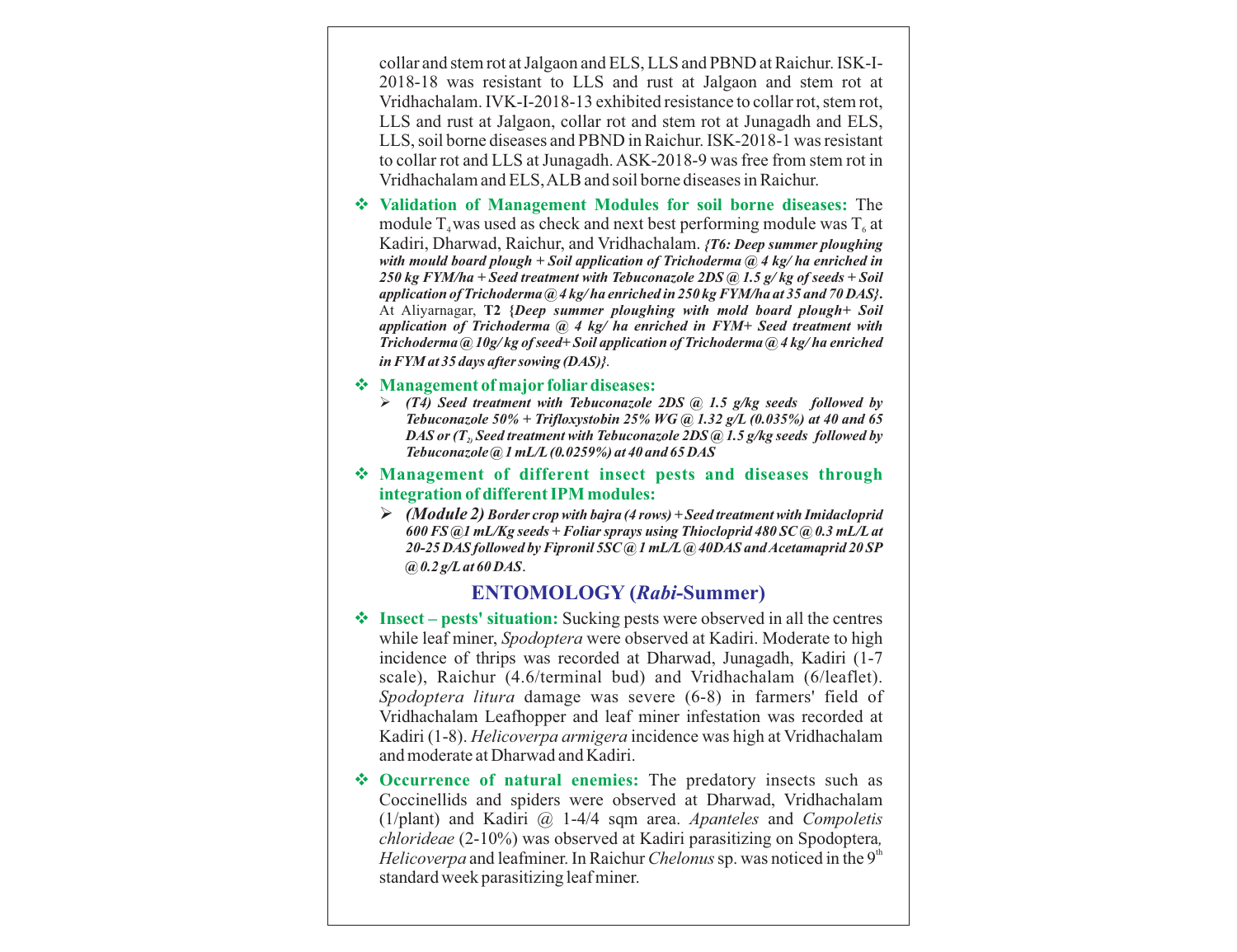- v **Monitoring of** *Spodoptera***,** *Helicoverpa***, Leaf miner and sucking pests of groundnut using traps (pheromone or sticky traps):** The highest *Spodoptera* was recorded (103/ trap) at 51<sup>st</sup> standard week in Raichur, and (6.6/day) trap at  $3<sup>rd</sup>$  standard week in Junagadh. The peak incidence of leaf hopper was recorded (80.2/trap/week) at  $52<sup>th</sup>$  week at Kadiri, which also recorded Leaf miner (15.6/trap) at  $12<sup>th</sup>$  standard week.
- v **Screening for resistance to insect pests:** INS-I-2016-07 and INS-I-2016-08 recorded lower damage of thrips and leaf hopper at Dharwad, Leafhopper and *Spodoptera* at Kadiri. INS-I-2016-01 was found effective for *Spodoptera* at Dharwad, for thrips at Junagadh and for Leafhopper at Kadiri. RSWUE- 2016-2 was efficient against leaf hopper (Dharwad) and Leafhopper & *Spodoptera* (Kadiri). INS-I-2016-6 and INS –I-2016-26 had lowest thrips damage at Junagadh and Leafhopper and *Spodoptera* damage at Kadiri. INS-I-2016-5 was resistant to thrips in Junagadh, Leafhopper and leaf miner at Kadiri. INS-I-2016-11 was resistant to thrips in Junagadh and leaf miner at Kadiri. INS-I-15 and INS-I-2016-23 was resistant to thrips ad Leafhopper at Junagadh and Kadiri. INS-I-2016-8, 23, 27, 28, 29 were resistant to Leafhopper and *Spodoptera* at Kadiri. INS-I-2016-2, 6, 9, 10. 21, 23, 26, 27, 28, 29 were resistant to Leafhopper and leaf miner at Kadiri.
- v **Management of groundnut defoliatorpests using botanicals:** 
	- Ø *Pongamia oil @ 3 ml/l or Azadirachtin 3% @ 3 ml/lit or Neem oil @ 3.0 ml/lit or Pongemia oil 50% plus Neem oil 50% @ 3 ml/l were found effective in managing defoliators.*

# **PATHOLOGY (***Rabi-Summer***)**

- Monitoring of major diseases of groundnut: The experiment was conducted at Aliyarnagar, Dharwad, Jalgaon, Junagadh, Kadiri, Raichur, Pavagada and Vridhachalam. ELS, LLS and ALB had moderate infection and ranged between 2 -7 across all the centres. Stem rot and root rot ranged between 10-22% at Aliyarnagar (22%). PBND was highest at Raichur (16-32%).
- v **Screening of IVT-I & II, AVT and other coordinated trial material for resistance/ tolerance to major diseases:** INS-I-2017-11 showed resistance to both rust and LLS at Aliyarnagar, stem rot at Dharwad, DRR at Kadiri. INS-I-2017-27 showed resistance to rust and LLS at Aliyarnagar, collar rot at Jalgaon. INS-I-2016-12 showed resistance to rust and LLS at Aliyarnagar, stem rot at Dharwad and Kadiri. INS-I-2016-13 showed resistant to rust and LLS at Aliyarnagar, collar rot at Junagadh. INS-I-2016-18 was resistant to rust and LLS at Aliyarnagar, stem rot at Dharwad. INS-I-2016-20 was resistant to rust and LLS at Aliyarnagar and stem rot at Junagadh. INS-I-2016-23 was resistant to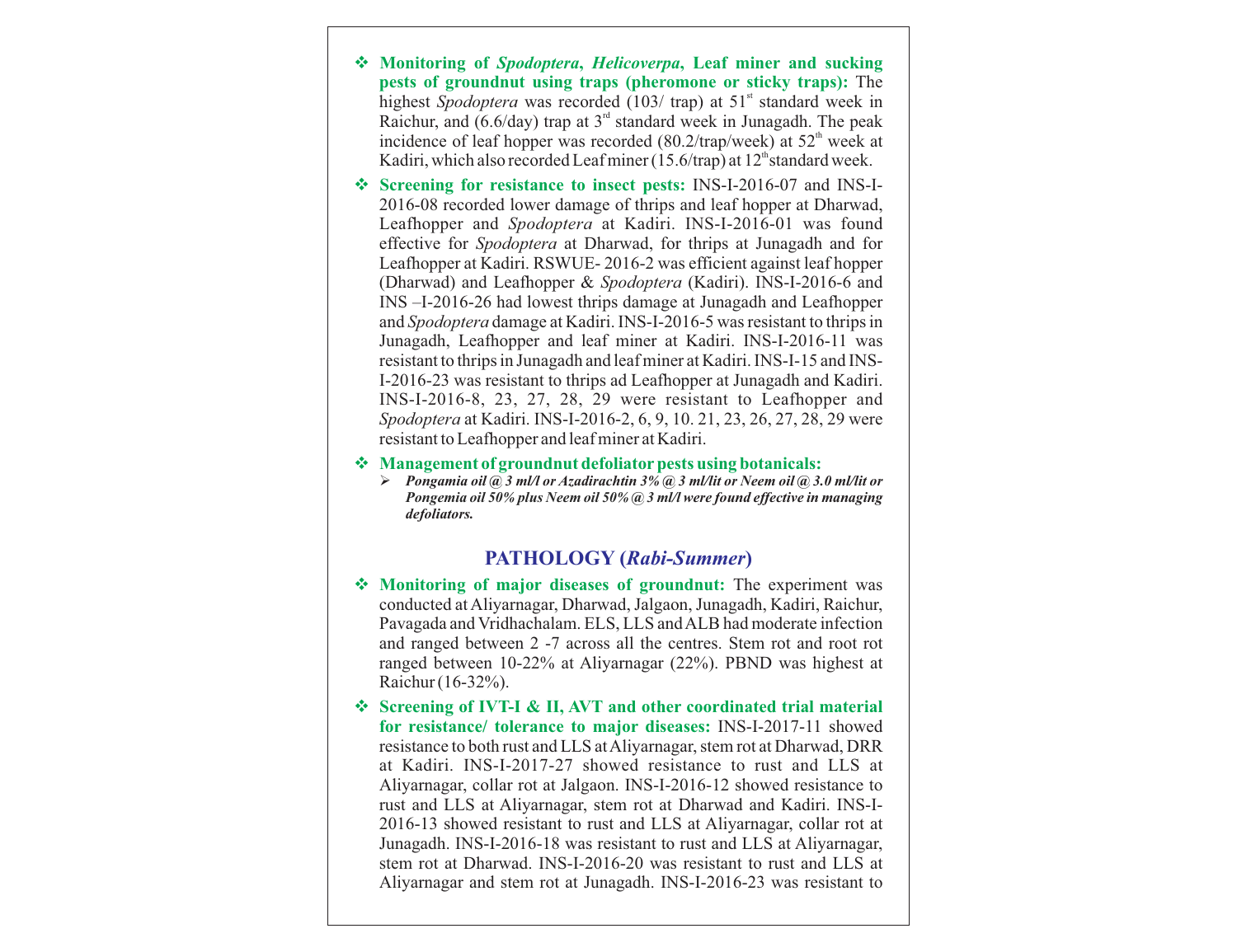rust and LLS at Aliyarnagar, stem rot at Juangadh. AVT-II-2016-6 was resistant to rust and LLS at Aliyarnagar and collar rot at Jalgaon. INS-I-2017-3 recorded less incidence of stem rot in Dharwad and ALB at Kadiri. INS-I-2017-7 showed resistance to stem rot at Jalgaon, DRR and ALB at Kadiri. RSWUE-II-2016-6 and RSWUE-2016-7 were found promising against collar rot (Jalgaon) and stem rot (Kadiri). RSWUE-2016-8 was free from stem rot at Jalgaon and PBND at Kadiri. INS-I-2017-10 was found free from collar rot at Jalgaon and ALB at Kadiri. INS-I-2017-21 was free from stem rot at Junagadh and ALB at Kadiri. INS-I-2017-6, 16, 21 shown resistances to ALB at Kadiri and collar rot at Raichur. INS-I-2017-26 had low incidence of ALB and DRR at Kadiri. INS-I-2017-12 was free from stem rot and PBND at Kadiri. INS-I-2016- 16 was free from stem rot and DRR at Kadiri. INS-I-2016-26 and RSWUE 2016-7 were free from DRR and PBND at Kadiri.

#### v **Management of PBND through integration of different modules:**

Ø (**Module II)** *Border crop with bajra (4 rows) + Seed treatment with Imidacloprid 600 FS @1 mL/Kg seeds + Foliar sprays using Thiocloprid 480 SC @ 0.3 mL/Lat 20-25 DAS followed by Fipronil 5SC @ 1 mL/L@ 40DAS and Acetamaprid 20 SP @ 0.2 g/Lat 60 DAS*)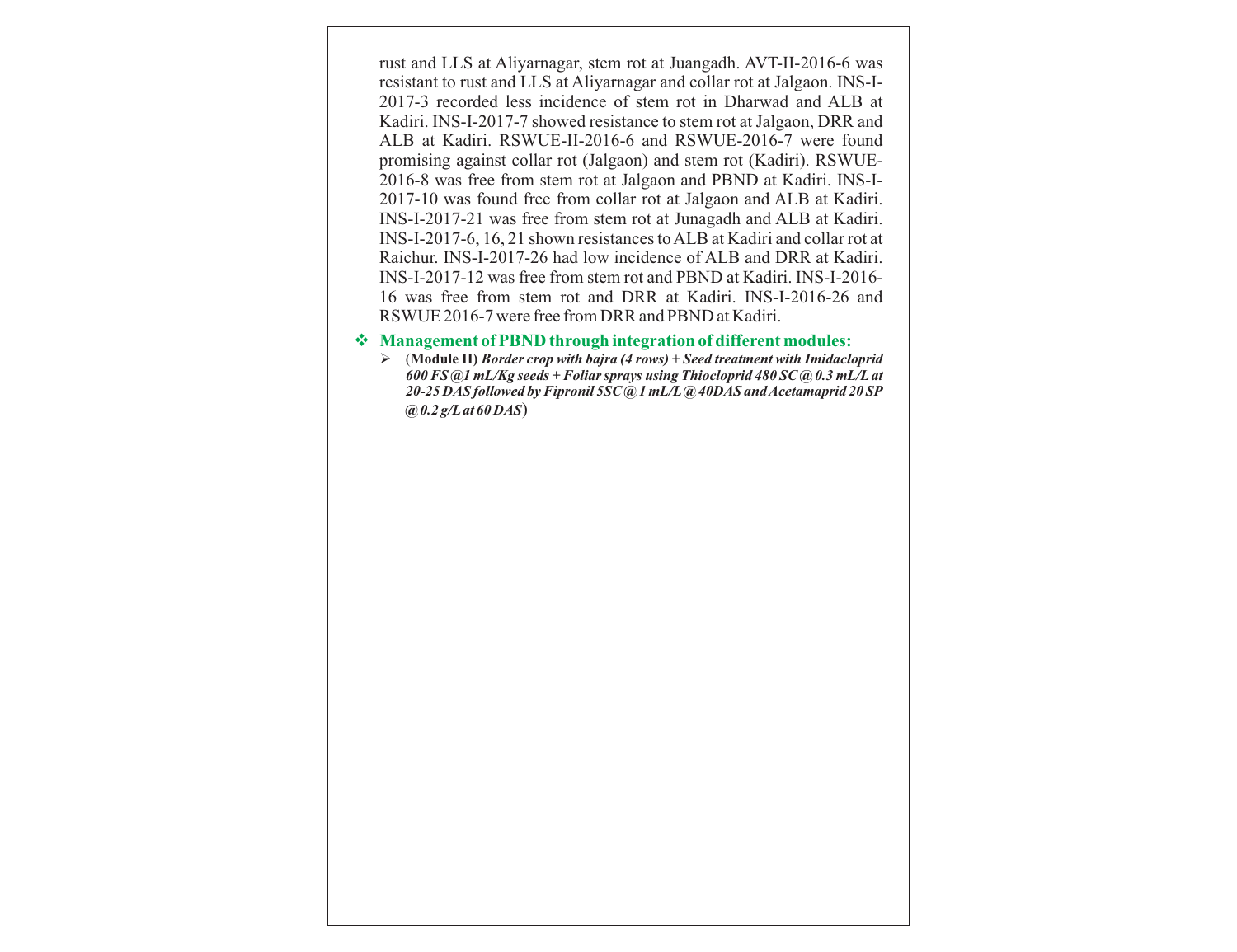# **FIELD LEVEL DEMONSTRATIONS**

#### **Summary points for***Kharif* **2018:**

- Ø During *Kharif* 2018 FLDs were allotted in 8 states having 13 groundnut research FLD centers. The states in which FLDs conducted were Gujarat, Karnataka, Maharashtra, Rajasthan, Manipur and West Bengal. The FLDs were allotted on Whole Package (WP). Among the 550 FLDs allotted, results were received for 342 FLDs from 8 centers, which indicated 62 per cent of implementation.
- $\triangleright$  There were 10 new varieties' production potential and profitability were compared with 8 old ruling varieties which are cultivated with farmers' traditional cultivation practices.
- $\triangleright$  The average pod yield achieved was 2032 kg/ha under improved whole package of practices, in which mainly, new varieties were demonstrated. The old varieties performance observed was 1667 kg/ha with farmer's traditional practices. The yield increase observed was 23.9 per cent. The minimum yield difference observed was 11.9 percent and the maximum was 37.0 per cent.
- $\triangleright$  The average cost of cultivation with improved practice was Rs.58897kg/ha in comparison with 54198kg/ha with farmer's practice. The maximum observed was 129922 kg/ha in improved practice and 104082 kg/ha with farmer's traditional practice.
- $\triangleright$  The average Gross Marginal Returns with improved practice was Rs.98036/ha and Rs.78461/ha with respect to traditional practices. Net returns observed was Rs.59985/ha and Rs.44177/ha for improved practice and farmer's practices respectively. The average B: C was 2.1 and 1.7 for improved practice and farmer's practices respectively.

#### **Summary points forRabi-Summer 2017-18:**

Ø The *Rabi*-Summer 2017-18 FLDs were allotted in 9 states having 18 groundnut research FLD centers. The states in which FLDs conducted were Andhra Pradesh, Gujarat, Karnataka, Maharashtra, Rajasthan, Tamil Nadu, Uttar Pradesh and West Bengal. The FLDs were allotted on Whole Package (WP) component. Among300 FLDs allotted, from 13 centers results were received for 215 FLDs, which indicated 71 per cent of implementation.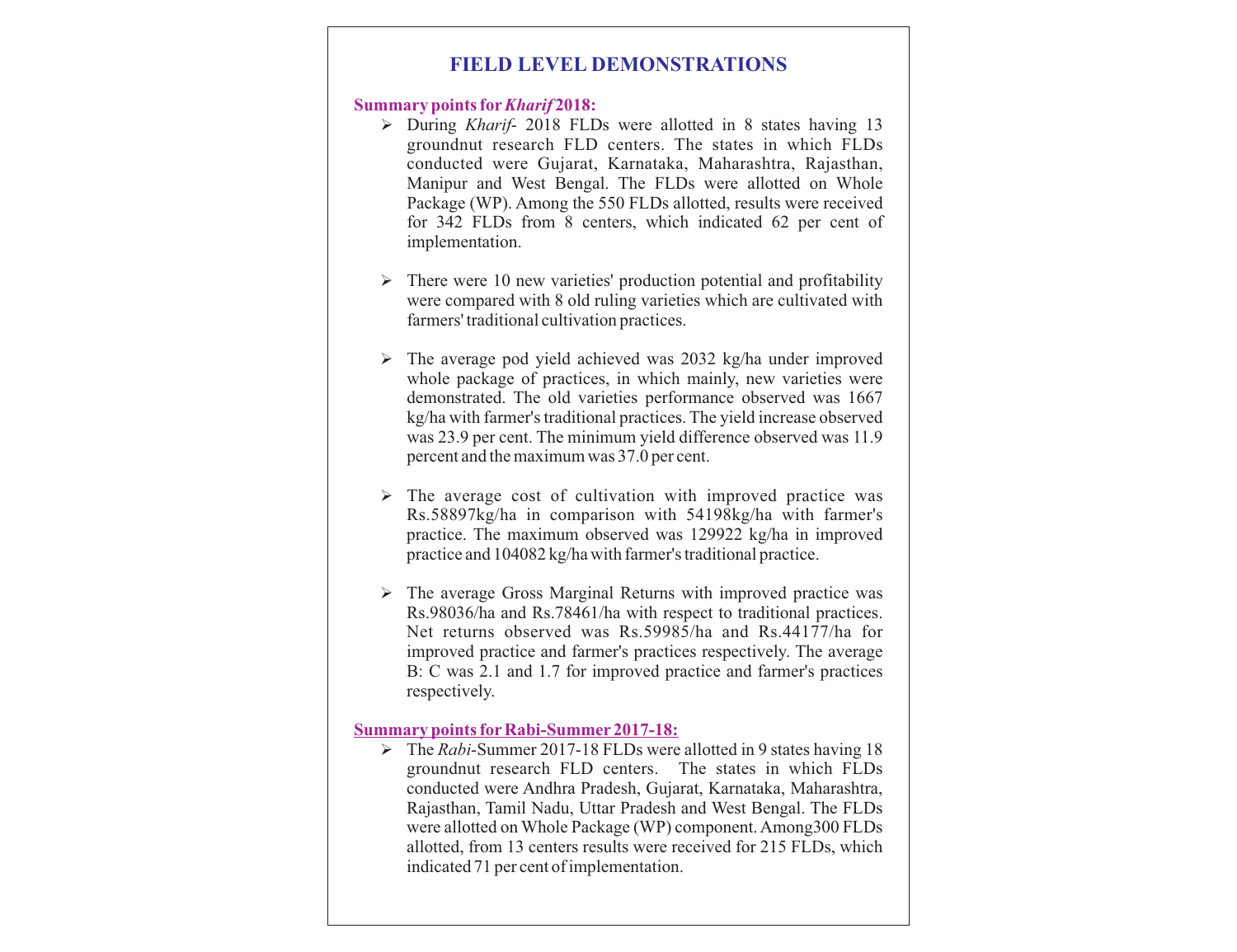- $\triangleright$  There were 11 new varieties' production potential and profitability were compared with 12 old ruling varieties which are cultivated with farmers' traditional cultivation practices.
- $\triangleright$  The average pod yield achieved was 2749kg/ha under improved whole package of practices, in which mainly, new varieties were demonstrated. The old varieties performance observed was 2219kg/ha with farmer's traditional practices. The yield increase observed was 25 per cent. The minimum yield difference observed was 12.4 percent and the maximum was 44.0 per cent.
- $\triangleright$  The average cost of cultivation with improved practice was Rs.45682/ha in comparison with Rs.43197/ha with farmer's practice. The maximum observed was Rs.86581/ha in improved practice and Rs.99228/ha with farmer's traditional practice.
- $\triangleright$  The average Gross Marginal Returns with improved practice was Rs.116948/ha and Rs.931138/ha with respect to traditional practices. Net returns observed was Rs.63612/ha and Rs.45585/ha for improved practice and farmer's practices respectively. The average B: C was 2.5 and 2.1 for improved practice and farmer's practices respectively.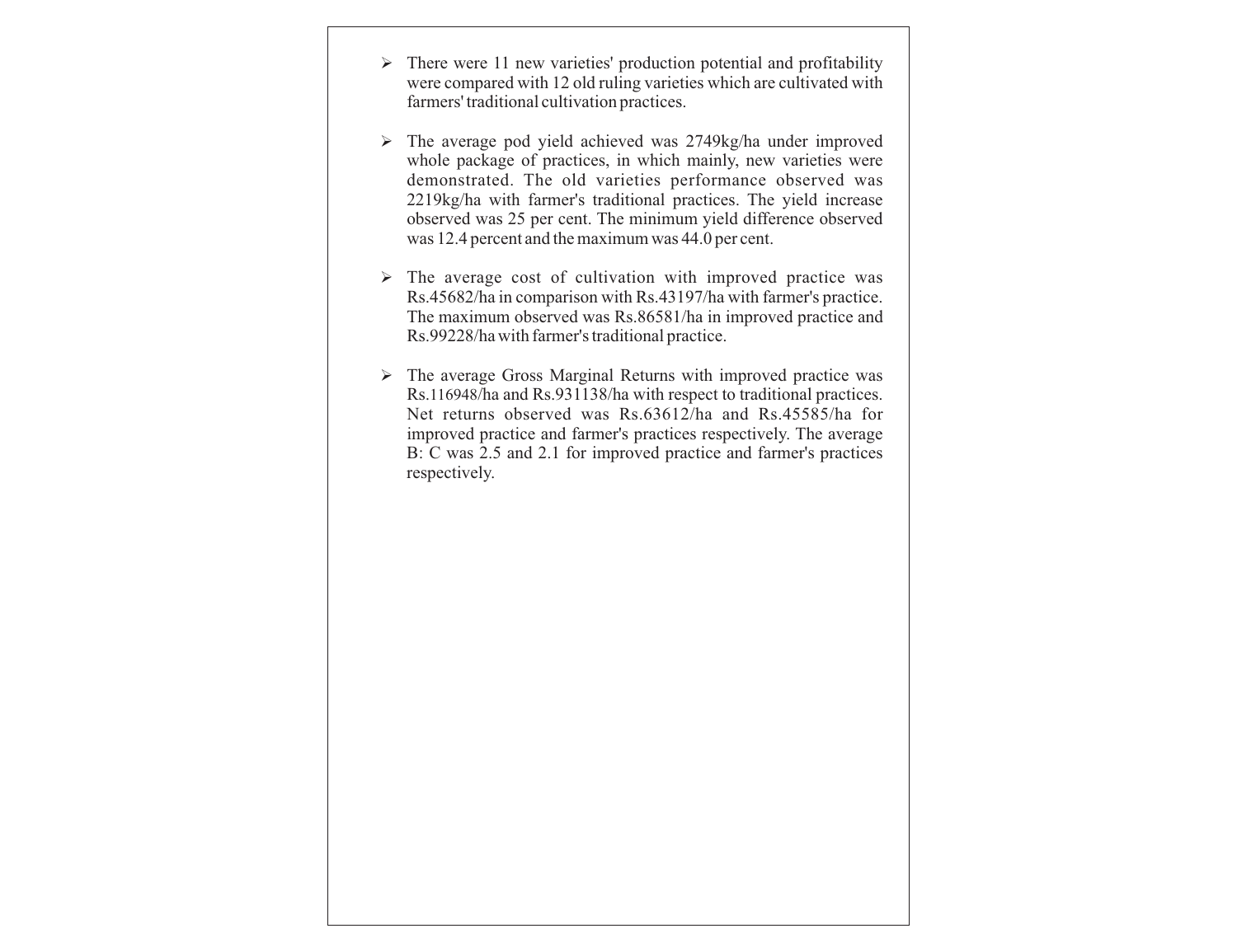|                                                                                                                        |                                                                                                                                                                          |                                                                  | ᢦ                        | 4                                 | Ó                        | 0                 | 0                 | Ò                 | 5              | 4                        | 7                 | 4                       | $\circ$                  | 4                                     | $\mathbf{\sim}$          | 4                 | $\bullet$      | 5                       | $\mathbf{C}$      | $\Xi$            | $\mathbf{\sim}$          | 4                 | 4                        | 3                | 4                        | 101           |
|------------------------------------------------------------------------------------------------------------------------|--------------------------------------------------------------------------------------------------------------------------------------------------------------------------|------------------------------------------------------------------|--------------------------|-----------------------------------|--------------------------|-------------------|-------------------|-------------------|----------------|--------------------------|-------------------|-------------------------|--------------------------|---------------------------------------|--------------------------|-------------------|----------------|-------------------------|-------------------|------------------|--------------------------|-------------------|--------------------------|------------------|--------------------------|---------------|
| Detail of Sanctioned Post as per XIIm Plan (2012-13 to 2016-17) EFC Staff sanctioned for the period 2017-18 to 2019-20 | Field Admin Tota                                                                                                                                                         | 2400)<br>GP                                                      |                          | п                                 |                          | Centre deleted    | Centre deleted    |                   |                | $\blacksquare$           | $\blacksquare$    |                         | Centre deleted           | $\blacksquare$                        |                          | п                 |                |                         |                   | $\blacksquare$   | $\blacksquare$           |                   |                          | $\blacksquare$   | п                        |               |
|                                                                                                                        |                                                                                                                                                                          | G <sup>p</sup><br>2000)<br>man                                   |                          | $\blacksquare$                    |                          |                   |                   |                   |                |                          |                   |                         |                          | $\mathbf{I}$                          | T.                       | T.                |                |                         |                   | $\mathbf 2$      | $\blacksquare$           |                   |                          |                  | $\blacksquare$           | 13            |
|                                                                                                                        | $\operatorname*{Fech}% \left( \mathbb{Z}^{\Sigma\left( 1\right) }\right) ^{\otimes n}=\operatorname*{Fch}\left( \mathbb{Z}^{\Sigma\left( 1\right) }\right) ^{\otimes n}$ | (008<br>GP                                                       | 4                        | $\mathbf 2$                       | 4                        |                   | $\blacksquare$    | 4                 | $\mathbf 2$    |                          | 3                 | $\mathbf 2$             | $\blacksquare$           | $\mathbf{\sim}$                       |                          | $\mathbf{\sim}$   | $\mathbf 2$    | $\mathbf 2$             |                   | 4                |                          |                   |                          |                  | $\mathbf 2$              | 42            |
|                                                                                                                        |                                                                                                                                                                          | Total                                                            | 4                        | $\mathbf 2$                       | 4                        |                   | $\blacksquare$    | 4                 | $\mathbf 2$    | $\mathbf 2$              | 3                 | $\mathbf 2$             | ı                        | $\mathbf{\sim}$                       |                          | $\mathbf 2$       | 3              | $\mathbf 2$             |                   | 4                |                          | $\mathbf 2$       | $\mathrel{\sim}$         |                  | $\mathbf{C}$             | $\frac{4}{5}$ |
|                                                                                                                        | Scientific                                                                                                                                                               | <b>CRPG</b><br>$\mathbf{\Omega}$                                 |                          | $\mathbf{\sim}$                   |                          |                   | $\blacksquare$    | 3                 | $\mathbf{C}$   | $\mathbf 2$              | $\blacksquare$    |                         |                          | $\mathbf{\sim}$                       |                          | $\mathbf{C}$      | 3              | $\mathbf{\sim}$         |                   | ı                |                          | $\mathbf{C}$      | $\overline{\mathcal{C}}$ | $\blacksquare$   | $\overline{\mathcal{C}}$ | 29            |
|                                                                                                                        |                                                                                                                                                                          | $[00000]$ $9000]$ $6000$<br><b>RPG</b><br>$\mathbf{S}\mathbf{S}$ | $\mathcal{L}$            | $\blacksquare$                    | 3                        |                   | $\blacksquare$    | п                 | $\blacksquare$ | ٠                        | $\mathbf{C}$      |                         | $\blacksquare$           | $\mathbf{I}$                          | $\blacksquare$           | $\blacksquare$    | ı.             | $\blacksquare$          | $\blacksquare$    | $\sim$           | $\mathbf{I}$             | $\blacksquare$    | $\blacksquare$           |                  | $\blacksquare$           | 12            |
|                                                                                                                        |                                                                                                                                                                          | PS<br>(RPG                                                       |                          | $\blacksquare$                    |                          |                   | $\blacksquare$    |                   |                | $\blacksquare$           |                   |                         |                          | $\blacksquare$                        |                          |                   | $\blacksquare$ |                         |                   |                  |                          |                   |                          | $\blacksquare$   | $\blacksquare$           | 5             |
|                                                                                                                        | Total                                                                                                                                                                    |                                                                  | $\frac{1}{3}$            | 5                                 | $\frac{3}{2}$            | $\mathbf{\Omega}$ | $\mathbf{\Omega}$ | $\mathbf{r}$      | $\overline{ }$ | 5                        | $\frac{3}{2}$     | 5                       | 5                        | 5                                     | 4                        | ↽                 | $\overline{ }$ | 5                       | $\mathbf{\Omega}$ | 4                | 3                        | 4                 | $\overline{ }$           | 5                | 5                        | 5             |
|                                                                                                                        | Field Admin                                                                                                                                                              | 2400)<br>GP                                                      |                          | J.                                |                          |                   | $\blacksquare$    |                   |                | r                        |                   |                         | ı                        | $\mathbf{I}$                          |                          |                   | $\mathbf{I}$   | $\blacksquare$          | ı                 |                  | $\blacksquare$           |                   | $\blacksquare$           | $\mathbf{I}$     | $\blacksquare$           | 5             |
|                                                                                                                        |                                                                                                                                                                          | G <sup>p</sup><br>2000)<br>man                                   | $\overline{\mathcal{C}}$ | $\mathbf{I}$                      | $\overline{\mathcal{C}}$ | п                 | $\blacksquare$    | $\mathbf{\Omega}$ |                |                          | $\mathbf{\Omega}$ |                         |                          |                                       |                          |                   |                |                         |                   | 3                | $\blacksquare$           |                   |                          |                  |                          | 23            |
|                                                                                                                        | Tech                                                                                                                                                                     | 2800)<br>GP                                                      | 5                        | 3                                 | 5                        |                   |                   | 5                 | $\sim$         | $\mathbf 2$              | 5                 | $\mathbf 2$             | $\mathbf 2$              | $\mathbf 2$                           | $\mathbf 2$              | $\sim$            | 3              | $\overline{\mathbf{c}}$ |                   | 5                | $\overline{\mathcal{C}}$ |                   | 3                        | $\overline{c}$   | $\overline{\mathbf{C}}$  | $\mathcal{C}$ |
|                                                                                                                        |                                                                                                                                                                          | $\Gamma$ otal                                                    | 5                        | $\mathbf 2$                       | 5                        |                   |                   | 5                 | $\sim$         | $\overline{\mathcal{C}}$ | 5                 | $\overline{\mathbf{c}}$ | $\overline{\mathcal{C}}$ | $\overline{\mathcal{C}}$              | $\overline{\mathcal{C}}$ | 3                 | $\sim$         | $\overline{\mathbf{C}}$ |                   | $\sigma$         |                          | $\mathbf{\Omega}$ | 3                        | 2                | $\overline{\mathbf{C}}$  | 61            |
|                                                                                                                        | Scientific                                                                                                                                                               | <b>CRPG</b><br><b>CRPG</b><br>$\mathbf{z}$                       |                          | $\overline{\mathbf{c}}$           | п                        |                   |                   | 3                 | $\mathfrak{g}$ | $\overline{\mathcal{C}}$ | $\blacksquare$    |                         | $\mathbf{C}$             | $\overline{\mathcal{C}}$              | $\mathbf{\Omega}$        | 3                 | 3              | $\overline{\mathbf{C}}$ |                   | $\blacksquare$   |                          | $\mathbf{C}$      | 3                        |                  | $\overline{\mathbf{C}}$  | 38            |
|                                                                                                                        |                                                                                                                                                                          | 00001900016000<br>SS                                             | 3                        | $\mathbf{I}$                      | $\overline{4}$           |                   | $\mathbf I$       |                   | $\blacksquare$ | r                        | 4                 |                         | ï                        | $\mathbf{I}$                          |                          | ı                 | $\mathbf I$    | $\blacksquare$          |                   | 4                | $\blacksquare$           |                   | $\blacksquare$           |                  | $\blacksquare$           | <b>18</b>     |
|                                                                                                                        |                                                                                                                                                                          | <b>RPG</b><br>Sd                                                 |                          | $\mathbf{I}$                      |                          |                   | $\blacksquare$    |                   | $\blacksquare$ | $\blacksquare$           |                   | $\blacksquare$          | $\blacksquare$           | $\blacksquare$                        | п                        | $\blacksquare$    | ٠              | $\blacksquare$          | $\blacksquare$    |                  | $\blacksquare$           | $\mathbf{I}$      | $\blacksquare$           | $\mathbf{I}$     | $\blacksquare$           | 5             |
| Name of                                                                                                                | Centre                                                                                                                                                                   |                                                                  | Kadiri                   | Tirupati                          | Junagadh                 | Vyara             | Kanke             | $Dh$ arwad        | Raichur        | Hiriyur                  | Jalgaon           | Rahuri                  | Ratnagiri                | Gwalior                               | Imphal                   | Bhubaneswar       | Bikaner        | Durgapura               | Udaipur           | Vriddhachalam    | Aliyarnagar              | Tindivanam        | Jagtial/Palem            | Mainpuri         | Mohanpur                 | Total         |
| Name of AICRP: Groundnut                                                                                               | Name of the<br>University                                                                                                                                                |                                                                  | ANGRAU, Guntur           | 2 Andhra Pradesh   ANGRAU, Guntur | JAU, Junagadh            | NAU, Navsari      | BAU, Kanke        | UAS, Dharwad      | UAS, Raichur   | a<br>UAHS, Shivamogg     | MPKV, Rahuri      | MPKV, Rahuri            | <b>BSKKV, Dapoli</b>     | 12   Madhya Pradesh   RVSKVV, Gwalior | CAU, Imphal,             | OUAT, Bhubaneswar | SKRAU, Bikaner | SKNAU, Jobner           | MPUAT, Udaipur    | TNAU, Coimbatore | TNAU, Coimbatore         | TNAU, Coimbatore  | ರ<br>PJTSAU, Hyderaba    | CSAUAT, Kanpur   | BCKVV, Mohanpur          |               |
|                                                                                                                        | $\frac{S. \, \text{State}}{N.}$                                                                                                                                          |                                                                  | Andhra Pradesh           |                                   | 3 Gujarat                | 4 Gujarat         | 5 Jharkhand       | 6 Karnataka       | 7 Karnataka    | 8 Karnataka              | 9 Maharashtra     | 10 Maharashtra          | Maharashtra              |                                       | 13 Manipur               | 14 Odisha         | 5 Rajasthan    | 16 Rajasthan            | 7 Rajasthan       | 18 Tamil Nadu    | 19 Tamil Nadu            | 20 Tamil Nadu     | Telangana                | 22 Uttar Pradesh | 23 West Bengal           |               |